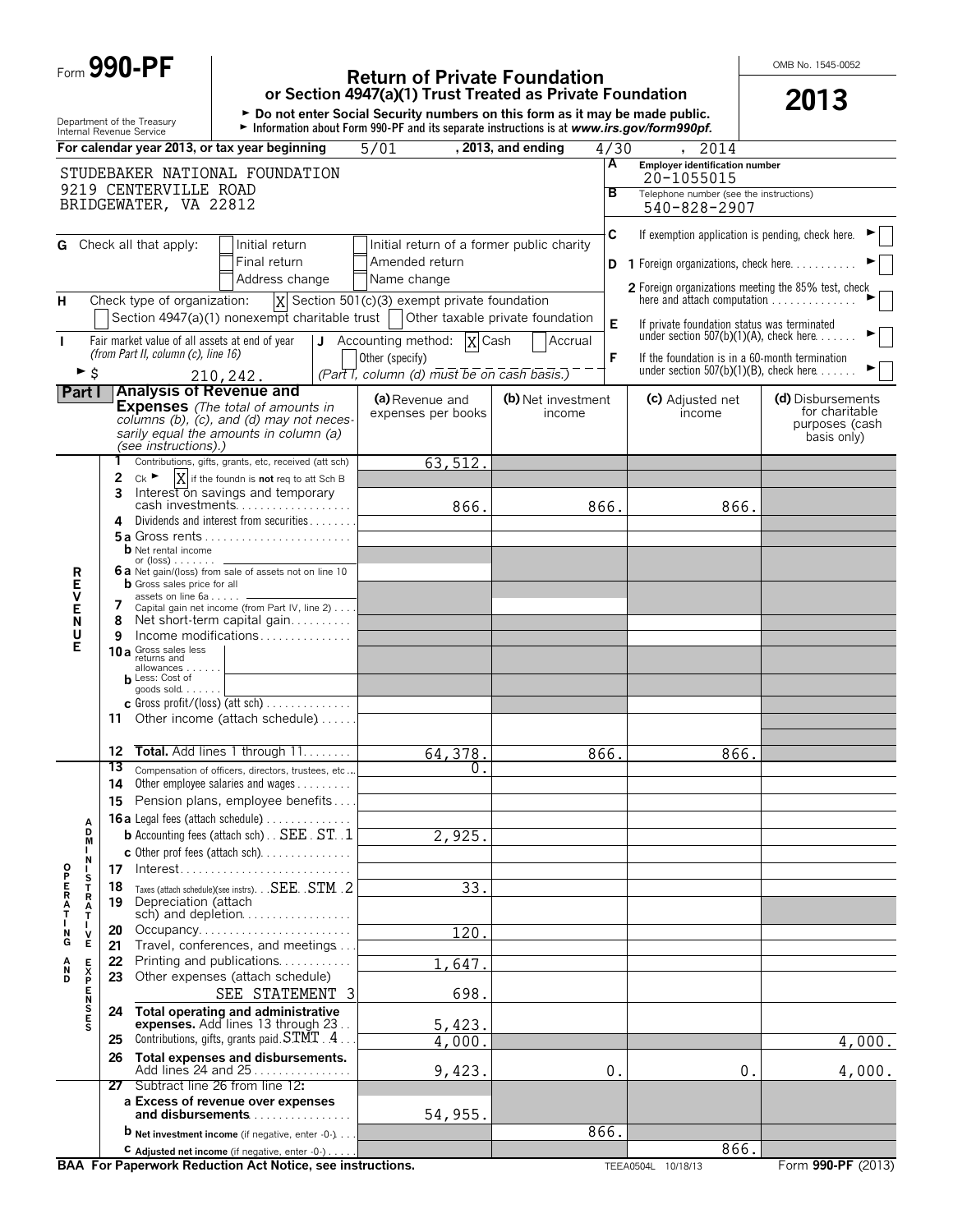|                  |          | Form 990-PF (2013) STUDEBAKER NATIONAL FOUNDATION                                                                                                           |                   | 20-1055015     | Page 2                |  |
|------------------|----------|-------------------------------------------------------------------------------------------------------------------------------------------------------------|-------------------|----------------|-----------------------|--|
|                  |          | Attached schedules and amounts in the description<br>column should be for end-of-year amounts only.<br>(See instructions.)<br><b>Part II</b> Balance Sheets | Beginning of year | End of year    |                       |  |
|                  |          |                                                                                                                                                             | (a) Book Value    | (b) Book Value | (c) Fair Market Value |  |
|                  | 1        | $Cash - non-interest-bearing \ldots \ldots \ldots \ldots \ldots \ldots \ldots$                                                                              | 6,146.            | 9,644.         | 9,644.                |  |
|                  | 2        | Savings and temporary cash investments                                                                                                                      | 114, 141.         | 123,098.       | 123,098.              |  |
|                  | 3        | Accounts receivable ▶<br>$- - - - - - -$                                                                                                                    |                   |                |                       |  |
|                  |          | Less: allowance for doubtful accounts ▶                                                                                                                     |                   |                |                       |  |
|                  | 4        | Pledges receivable<br>--------                                                                                                                              |                   |                |                       |  |
|                  |          | Less: allowance for doubtful accounts ►                                                                                                                     |                   |                |                       |  |
|                  | 5        |                                                                                                                                                             |                   |                |                       |  |
|                  | 6        | Receivables due from officers, directors, trustees, and other<br>disqualified persons (attach schedule) (see instructions)                                  |                   |                |                       |  |
|                  | 7        | Other notes and loans receivable (attach sch). $\blacktriangleright$<br>. _ _ _ _ _ _ _ _ .                                                                 |                   |                |                       |  |
|                  |          | Less: allowance for doubtful accounts ►<br>$- - - - - - - - -$                                                                                              |                   |                |                       |  |
|                  | 8        |                                                                                                                                                             |                   |                |                       |  |
| <b>ASSET</b>     | 9        |                                                                                                                                                             |                   |                |                       |  |
| S                |          | <b>10a</b> Investments $-$ U.S. and state government                                                                                                        |                   |                |                       |  |
|                  |          |                                                                                                                                                             |                   |                |                       |  |
|                  |          |                                                                                                                                                             |                   |                |                       |  |
|                  |          | 11 Investments - land, buildings, and<br>equipment: basis.                                                                                                  |                   |                |                       |  |
|                  |          | Less: accumulated depreciation                                                                                                                              |                   |                |                       |  |
|                  | 12       |                                                                                                                                                             |                   |                |                       |  |
|                  | 13       |                                                                                                                                                             |                   |                |                       |  |
|                  | 14       | Land, buildings, and equipment: basis $\bullet$ ____________                                                                                                |                   |                |                       |  |
|                  |          | Less: accumulated depreciation                                                                                                                              |                   |                |                       |  |
|                  |          |                                                                                                                                                             |                   |                |                       |  |
|                  | 15<br>16 | Other assets (describe > SEE STATEMENT 5<br>Total assets (to be completed by all filers $=$                                                                 | 35,000.           | 77,500.        | 77,500.               |  |
|                  |          | see the instructions. Also, see page 1, item I)                                                                                                             | 155,287.          | 210,242.       | 210,242.              |  |
|                  | 17       | Accounts payable and accrued expenses                                                                                                                       |                   |                |                       |  |
| А                | 18       |                                                                                                                                                             |                   |                |                       |  |
| в                | 19       |                                                                                                                                                             |                   |                |                       |  |
|                  | 20       | Loans from officers, directors, trustees, & other disqualified persons                                                                                      |                   |                |                       |  |
|                  | 21       | Mortgages and other notes payable (attach schedule).                                                                                                        |                   |                |                       |  |
|                  | 22       | Other liabilities (describe $\rightarrow$ _________________)                                                                                                |                   |                |                       |  |
| Е<br>$\mathbf S$ |          |                                                                                                                                                             |                   |                |                       |  |
|                  |          | <b>23 Total liabilities</b> (add lines 17 through 22)<br>Foundations that follow SFAS 117, check here $\ldots$ $\blacktriangleright$ $\boxed{X}$            | 0.                | 0              |                       |  |
|                  |          | and complete lines 24 through 26 and lines 30 and 31.                                                                                                       |                   |                |                       |  |
| N F<br>U         | 24       |                                                                                                                                                             | 155,287.          | 210,242.       |                       |  |
| $rac{E}{T}$<br>Ñ | 25       |                                                                                                                                                             |                   |                |                       |  |
| D                | 26       |                                                                                                                                                             |                   |                |                       |  |
| ASSALAN          |          | Foundations that do not follow SFAS 117, check here  ▶  <br>and complete lines 27 through 31.                                                               |                   |                |                       |  |
|                  | 27       | Capital stock, trust principal, or current funds                                                                                                            |                   |                |                       |  |
| S<br>N           | 28       | Paid-in or capital surplus, or land, building, and equipment fund                                                                                           |                   |                |                       |  |
| С<br>O E         | 29       | Retained earnings, accumulated income, endowment, or other funds                                                                                            |                   |                |                       |  |
| R S              | 30       | Total net assets or fund balances (see instructions)                                                                                                        | 155,287.          | 210,242.       |                       |  |
|                  | 31       | Total liabilities and net assets/fund balances                                                                                                              | 155,287.          | 210,242        |                       |  |
|                  |          | Part III Analysis of Changes in Net Assets or Fund Balances                                                                                                 |                   |                |                       |  |
|                  |          |                                                                                                                                                             |                   |                |                       |  |
| 1                |          | Total net assets or fund balances at beginning of year - Part II, column (a), line 30 (must agree with                                                      |                   | 1              | 155,287.              |  |
| 2                |          |                                                                                                                                                             |                   | $\mathbf{2}$   | 54,955.               |  |
| 3                |          |                                                                                                                                                             |                   | 3              |                       |  |
| 4                |          |                                                                                                                                                             |                   | 4              | 210,242.              |  |
| 5                |          | Decreases not included in line 2 (itemize). ▶                                                                                                               |                   | 5              |                       |  |
| 6                |          |                                                                                                                                                             |                   | 6              | 210,242.              |  |
| <b>BAA</b>       |          | TEEA0302L 07/09/13                                                                                                                                          |                   |                | Form 990-PF (2013)    |  |
|                  |          |                                                                                                                                                             |                   |                |                       |  |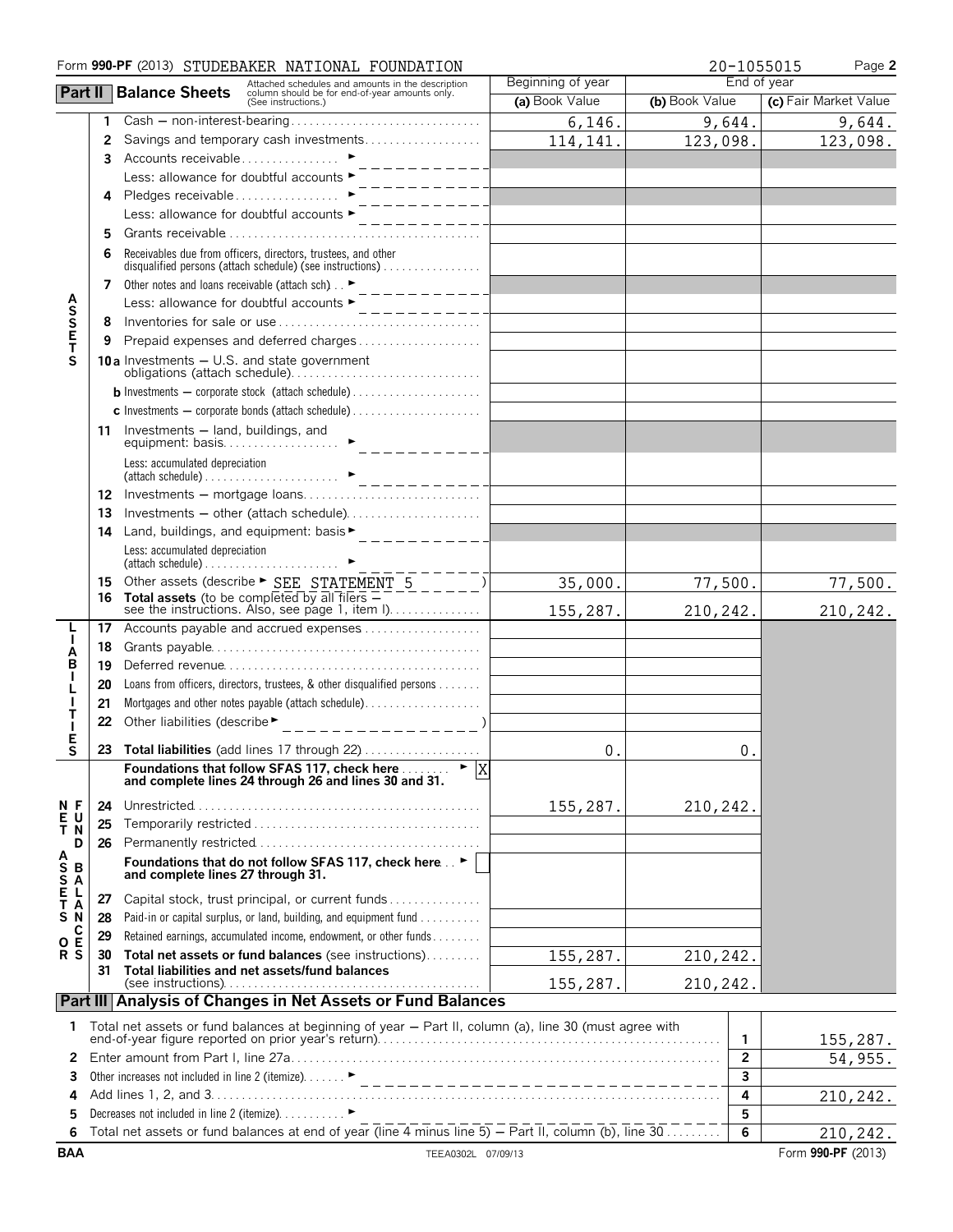|                                                                         | Form 990-PF (2013) STUDEBAKER NATIONAL FOUNDATION                                                                                                                                 |                                                                                 |                                  |   | 20-1055015                                                                      | Page 3                              |
|-------------------------------------------------------------------------|-----------------------------------------------------------------------------------------------------------------------------------------------------------------------------------|---------------------------------------------------------------------------------|----------------------------------|---|---------------------------------------------------------------------------------|-------------------------------------|
| <b>Part IV</b>                                                          | <b>Capital Gains and Losses for Tax on Investment Income</b>                                                                                                                      |                                                                                 |                                  |   |                                                                                 |                                     |
|                                                                         | (a) List and describe the kind(s) of property sold (e.g., real estate,<br>2-story brick warehouse; or common stock, 200 shares MLC Company)                                       |                                                                                 | (b) How acquired<br>P — Purchase |   | (C) Date acquired<br>(month, day, year)                                         | (d) Date sold<br>(month, day, year) |
|                                                                         |                                                                                                                                                                                   |                                                                                 | $D -$ Donation                   |   |                                                                                 |                                     |
| 1 a $N/A$                                                               |                                                                                                                                                                                   |                                                                                 |                                  |   |                                                                                 |                                     |
| b                                                                       |                                                                                                                                                                                   |                                                                                 |                                  |   |                                                                                 |                                     |
| C                                                                       |                                                                                                                                                                                   |                                                                                 |                                  |   |                                                                                 |                                     |
| d                                                                       |                                                                                                                                                                                   |                                                                                 |                                  |   |                                                                                 |                                     |
| е                                                                       |                                                                                                                                                                                   |                                                                                 |                                  |   |                                                                                 |                                     |
| (e) Gross sales price                                                   | (f) Depreciation allowed<br>(or allowable)                                                                                                                                        | (g) Cost or other basis<br>plus expense of sale                                 |                                  |   | (h) Gain or (loss)<br>$(e)$ plus $(f)$ minus $(g)$                              |                                     |
| а                                                                       |                                                                                                                                                                                   |                                                                                 |                                  |   |                                                                                 |                                     |
| b                                                                       |                                                                                                                                                                                   |                                                                                 |                                  |   |                                                                                 |                                     |
| c                                                                       |                                                                                                                                                                                   |                                                                                 |                                  |   |                                                                                 |                                     |
| d                                                                       |                                                                                                                                                                                   |                                                                                 |                                  |   |                                                                                 |                                     |
| e                                                                       |                                                                                                                                                                                   |                                                                                 |                                  |   |                                                                                 |                                     |
|                                                                         | Complete only for assets showing gain in column (h) and owned by the foundation on 12/31/69                                                                                       |                                                                                 |                                  |   | (I) Gains (Column (h)                                                           |                                     |
| (i) Fair Market Value<br>as of 12/31/69                                 | (i) Adjusted basis<br>as of 12/31/69                                                                                                                                              | (k) Excess of column (i)<br>over column (j), if any                             |                                  |   | gain minus column (k), but not less<br>than $-0$ -) or Losses (from column (h)) |                                     |
| а                                                                       |                                                                                                                                                                                   |                                                                                 |                                  |   |                                                                                 |                                     |
| b                                                                       |                                                                                                                                                                                   |                                                                                 |                                  |   |                                                                                 |                                     |
| c                                                                       |                                                                                                                                                                                   |                                                                                 |                                  |   |                                                                                 |                                     |
| d                                                                       |                                                                                                                                                                                   |                                                                                 |                                  |   |                                                                                 |                                     |
| е                                                                       |                                                                                                                                                                                   |                                                                                 |                                  |   |                                                                                 |                                     |
| Capital gain net income or (net capital loss).<br>2                     |                                                                                                                                                                                   | If gain, also enter in Part I, line 7<br>If (loss), enter -0- in Part I, line 7 |                                  |   |                                                                                 |                                     |
|                                                                         |                                                                                                                                                                                   |                                                                                 |                                  | 2 |                                                                                 |                                     |
| 3                                                                       | Net short-term capital gain or (loss) as defined in sections 1222(5) and (6):                                                                                                     |                                                                                 |                                  |   |                                                                                 |                                     |
|                                                                         | If gain, also enter in Part I, line 8, column (c) (see instructions). If (loss), enter -0-                                                                                        |                                                                                 |                                  |   |                                                                                 |                                     |
|                                                                         | Qualification Under Section 4940(e) for Reduced Tax on Net Investment Income                                                                                                      |                                                                                 |                                  | 3 |                                                                                 |                                     |
| <b>Part V</b>                                                           | (For optional use by domestic private foundations subject to the section 4940(a) tax on net investment income.)                                                                   |                                                                                 |                                  |   |                                                                                 |                                     |
|                                                                         |                                                                                                                                                                                   |                                                                                 |                                  |   | N/A                                                                             |                                     |
| If section 4940(d)(2) applies, leave this part blank.                   |                                                                                                                                                                                   |                                                                                 |                                  |   |                                                                                 |                                     |
|                                                                         | Was the foundation liable for the section 4942 tax on the distributable amount of any year in the base period?                                                                    |                                                                                 |                                  |   | Yes                                                                             | No                                  |
|                                                                         | If 'Yes,' the foundation does not qualify under section 4940(e). Do not complete this part.                                                                                       |                                                                                 |                                  |   |                                                                                 |                                     |
| $\mathbf{1}$                                                            | Enter the appropriate amount in each column for each year; see the instructions before making any entries.                                                                        |                                                                                 |                                  |   |                                                                                 |                                     |
|                                                                         |                                                                                                                                                                                   |                                                                                 |                                  |   |                                                                                 |                                     |
| (a)<br>Base periód years<br>Calendar year (or tax year<br>beğinning in) | Adjusted qualifying distributions                                                                                                                                                 | (c)<br>Net value of<br>noncharitable-use assets                                 |                                  |   | (d)<br>Distribution ratio<br>(column (b) divided by column (c))                 |                                     |
| 2012                                                                    |                                                                                                                                                                                   |                                                                                 |                                  |   |                                                                                 |                                     |
| 2011                                                                    |                                                                                                                                                                                   |                                                                                 |                                  |   |                                                                                 |                                     |
| 2010                                                                    |                                                                                                                                                                                   |                                                                                 |                                  |   |                                                                                 |                                     |
| 2009                                                                    |                                                                                                                                                                                   |                                                                                 |                                  |   |                                                                                 |                                     |
| 2008                                                                    |                                                                                                                                                                                   |                                                                                 |                                  |   |                                                                                 |                                     |
|                                                                         |                                                                                                                                                                                   |                                                                                 |                                  |   |                                                                                 |                                     |
| 2                                                                       |                                                                                                                                                                                   |                                                                                 |                                  | 2 |                                                                                 |                                     |
| 3                                                                       | Average distribution ratio for the 5-year base period $-$ divide the total on line 2 by 5, or by the<br>number of years the foundation has been in existence if less than 5 years |                                                                                 |                                  | 3 |                                                                                 |                                     |
|                                                                         |                                                                                                                                                                                   |                                                                                 |                                  |   |                                                                                 |                                     |
| 4                                                                       |                                                                                                                                                                                   |                                                                                 |                                  | 4 |                                                                                 |                                     |
| 5                                                                       |                                                                                                                                                                                   |                                                                                 |                                  | 5 |                                                                                 |                                     |
| 6                                                                       |                                                                                                                                                                                   |                                                                                 |                                  | 6 |                                                                                 |                                     |
| 7                                                                       |                                                                                                                                                                                   |                                                                                 |                                  | 7 |                                                                                 |                                     |
| 8                                                                       |                                                                                                                                                                                   |                                                                                 |                                  | 8 |                                                                                 |                                     |
|                                                                         | If $\lim_{x \to 0} 0$ is equal to an greater than $\lim_{x \to 0} 7$ ahook the how in Dart VII, $\lim_{x \to 0} 1$ by and complete that next using a 10/ toy rate. See the        |                                                                                 |                                  |   |                                                                                 |                                     |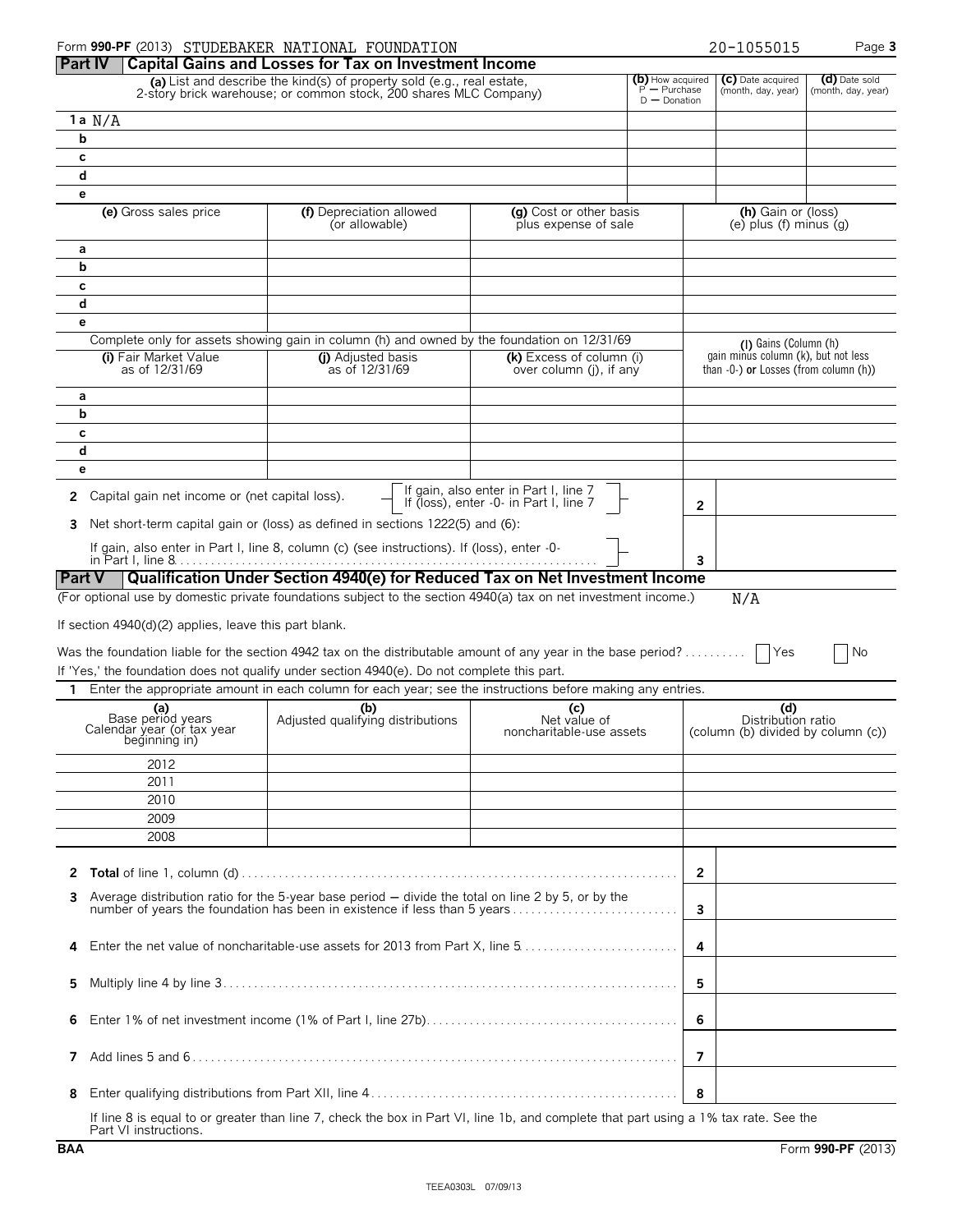| <b>Part VI</b><br>Excise Tax Based on Investment Income (Section 4940(a), 4940(b), 4940(e), or 4948 - see instructions)<br>1 a Exempt operating foundations described in section 4940(d)(2), check here $\blacktriangleright$<br>and enter 'N/A' on line 1.<br>(attach copy of letter if necessary - see instrs)<br><b>b</b> Domestic foundations that meet the section 4940(e) requirements in Part V,<br>1<br>17.<br>c All other domestic foundations enter 2% of line 27b. Exempt foreign organizations enter 4% of Part I, line 12, column (b)<br>Tax under section 511 (domestic section 4947(a)(1) trusts and taxable<br>2<br>$\overline{2}$<br>0.<br>$\overline{3}$<br>17.<br>3<br>$\overline{\mathbf{4}}$<br>Subtitle A (income) tax (domestic section $4947(a)(1)$ trusts and taxable foundations only. Others enter $-0$ -).<br>$0$ .<br>4<br>5<br>Tax based on investment income. Subtract line 4 from line 3. If zero or less, enter -0-<br>17.<br>5<br>Credits/Payments:<br>6<br>6a<br>6 <sub>b</sub><br>6c<br>c Tax paid with application for extension of time to file (Form 8868)<br>6d<br>7<br>7<br>0.<br>8<br>Enter any <b>penalty</b> for underpayment of estimated tax. Check here $\ \cdot\ $ if Form 2220 is attached<br>9<br>9<br>17.<br>10<br>10<br>Refunded $\ldots$<br>11<br>11<br><b>Part VII-A Statements Regarding Activities</b><br><b>Yes</b><br>No<br>1 a During the tax year, did the foundation attempt to influence any national, state, or local legislation or did it<br>1 a<br>X<br><b>b</b> Did it spend more than \$100 during the year (either directly or indirectly) for political purposes<br>1 b<br>Χ<br>If the answer is 'Yes' to 1a or 1b, attach a detailed description of the activities and copies of any materials published<br>or distributed by the foundation in connection with the activities.<br>1 с<br>Χ<br><b>d</b> Enter the amount (if any) of tax on political expenditures (section 4955) imposed during the year:<br>0. (2) On foundation managers $\triangleright$ \$<br>$(1)$ On the foundation<br>$\triangleright$ \$<br>0.<br>e Enter the reimbursement (if any) paid by the foundation during the year for political expenditure tax imposed on<br>foundation managers  ► \$<br>0.<br>$\overline{2}$<br>Χ<br>If 'Yes,' attach a detailed description of the activities.<br>Has the foundation made any changes, not previously reported to the IRS, in its governing instrument, articles<br>of incorporation, or bylaws, or other similar instruments? If 'Yes,' attach a conformed copy of the changes<br>3<br>Χ<br>4a Did the foundation have unrelated business gross income of \$1,000 or more during the year?<br>Χ<br>4 a<br>N/A<br>4 b<br>$\mathbf X$<br>5<br>5.<br>If 'Yes,' attach the statement required by General Instruction T.<br>Are the requirements of section 508(e) (relating to sections 4941 through 4945) satisfied either:<br>• By language in the governing instrument, or<br>• By state legislation that effectively amends the governing instrument so that no mandatory directions that conflict<br>6<br>X<br>X<br>$\overline{7}$<br>7<br>8 a Enter the states to which the foundation reports or with which it is registered (see instructions)<br>N/A<br><b>b</b> If the answer is 'Yes' to line 7, has the foundation furnished a copy of Form 990-PF to the Attorney General<br>X<br>8 b<br>Is the foundation claiming status as a private operating foundation within the meaning of section 4942(j)(3) or 4942(j)(5)<br>9<br>for calendar year 2013 or the taxable year beginning in 2013 (see instructions for Part XIV)? If 'Yes,' complete Part XIV.<br>9<br>Χ<br>10 Did any persons become substantial contributors during the tax year? If 'Yes,' attach a schedule listing their names<br>10<br>X.<br>Form 990-PF (2013) |            | Form 990-PF (2013) STUDEBAKER NATIONAL FOUNDATION | 20-1055015 |  | Page 4 |
|---------------------------------------------------------------------------------------------------------------------------------------------------------------------------------------------------------------------------------------------------------------------------------------------------------------------------------------------------------------------------------------------------------------------------------------------------------------------------------------------------------------------------------------------------------------------------------------------------------------------------------------------------------------------------------------------------------------------------------------------------------------------------------------------------------------------------------------------------------------------------------------------------------------------------------------------------------------------------------------------------------------------------------------------------------------------------------------------------------------------------------------------------------------------------------------------------------------------------------------------------------------------------------------------------------------------------------------------------------------------------------------------------------------------------------------------------------------------------------------------------------------------------------------------------------------------------------------------------------------------------------------------------------------------------------------------------------------------------------------------------------------------------------------------------------------------------------------------------------------------------------------------------------------------------------------------------------------------------------------------------------------------------------------------------------------------------------------------------------------------------------------------------------------------------------------------------------------------------------------------------------------------------------------------------------------------------------------------------------------------------------------------------------------------------------------------------------------------------------------------------------------------------------------------------------------------------------------------------------------------------------------------------------------------------------------------------------------------------------------------------------------------------------------------------------------------------------------------------------------------------------------------------------------------------------------------------------------------------------------------------------------------------------------------------------------------------------------------------------------------------------------------------------------------------------------------------------------------------------------------------------------------------------------------------------------------------------------------------------------------------------------------------------------------------------------------------------------------------------------------------------------------------------------------------------------------------------------------------------------------------------------------------------------------------------------------------------------------------------------------------------------------------------------------------------------------------------------|------------|---------------------------------------------------|------------|--|--------|
|                                                                                                                                                                                                                                                                                                                                                                                                                                                                                                                                                                                                                                                                                                                                                                                                                                                                                                                                                                                                                                                                                                                                                                                                                                                                                                                                                                                                                                                                                                                                                                                                                                                                                                                                                                                                                                                                                                                                                                                                                                                                                                                                                                                                                                                                                                                                                                                                                                                                                                                                                                                                                                                                                                                                                                                                                                                                                                                                                                                                                                                                                                                                                                                                                                                                                                                                                                                                                                                                                                                                                                                                                                                                                                                                                                                                                                       |            |                                                   |            |  |        |
|                                                                                                                                                                                                                                                                                                                                                                                                                                                                                                                                                                                                                                                                                                                                                                                                                                                                                                                                                                                                                                                                                                                                                                                                                                                                                                                                                                                                                                                                                                                                                                                                                                                                                                                                                                                                                                                                                                                                                                                                                                                                                                                                                                                                                                                                                                                                                                                                                                                                                                                                                                                                                                                                                                                                                                                                                                                                                                                                                                                                                                                                                                                                                                                                                                                                                                                                                                                                                                                                                                                                                                                                                                                                                                                                                                                                                                       |            |                                                   |            |  |        |
|                                                                                                                                                                                                                                                                                                                                                                                                                                                                                                                                                                                                                                                                                                                                                                                                                                                                                                                                                                                                                                                                                                                                                                                                                                                                                                                                                                                                                                                                                                                                                                                                                                                                                                                                                                                                                                                                                                                                                                                                                                                                                                                                                                                                                                                                                                                                                                                                                                                                                                                                                                                                                                                                                                                                                                                                                                                                                                                                                                                                                                                                                                                                                                                                                                                                                                                                                                                                                                                                                                                                                                                                                                                                                                                                                                                                                                       |            |                                                   |            |  |        |
|                                                                                                                                                                                                                                                                                                                                                                                                                                                                                                                                                                                                                                                                                                                                                                                                                                                                                                                                                                                                                                                                                                                                                                                                                                                                                                                                                                                                                                                                                                                                                                                                                                                                                                                                                                                                                                                                                                                                                                                                                                                                                                                                                                                                                                                                                                                                                                                                                                                                                                                                                                                                                                                                                                                                                                                                                                                                                                                                                                                                                                                                                                                                                                                                                                                                                                                                                                                                                                                                                                                                                                                                                                                                                                                                                                                                                                       |            |                                                   |            |  |        |
|                                                                                                                                                                                                                                                                                                                                                                                                                                                                                                                                                                                                                                                                                                                                                                                                                                                                                                                                                                                                                                                                                                                                                                                                                                                                                                                                                                                                                                                                                                                                                                                                                                                                                                                                                                                                                                                                                                                                                                                                                                                                                                                                                                                                                                                                                                                                                                                                                                                                                                                                                                                                                                                                                                                                                                                                                                                                                                                                                                                                                                                                                                                                                                                                                                                                                                                                                                                                                                                                                                                                                                                                                                                                                                                                                                                                                                       |            |                                                   |            |  |        |
|                                                                                                                                                                                                                                                                                                                                                                                                                                                                                                                                                                                                                                                                                                                                                                                                                                                                                                                                                                                                                                                                                                                                                                                                                                                                                                                                                                                                                                                                                                                                                                                                                                                                                                                                                                                                                                                                                                                                                                                                                                                                                                                                                                                                                                                                                                                                                                                                                                                                                                                                                                                                                                                                                                                                                                                                                                                                                                                                                                                                                                                                                                                                                                                                                                                                                                                                                                                                                                                                                                                                                                                                                                                                                                                                                                                                                                       |            |                                                   |            |  |        |
|                                                                                                                                                                                                                                                                                                                                                                                                                                                                                                                                                                                                                                                                                                                                                                                                                                                                                                                                                                                                                                                                                                                                                                                                                                                                                                                                                                                                                                                                                                                                                                                                                                                                                                                                                                                                                                                                                                                                                                                                                                                                                                                                                                                                                                                                                                                                                                                                                                                                                                                                                                                                                                                                                                                                                                                                                                                                                                                                                                                                                                                                                                                                                                                                                                                                                                                                                                                                                                                                                                                                                                                                                                                                                                                                                                                                                                       |            |                                                   |            |  |        |
|                                                                                                                                                                                                                                                                                                                                                                                                                                                                                                                                                                                                                                                                                                                                                                                                                                                                                                                                                                                                                                                                                                                                                                                                                                                                                                                                                                                                                                                                                                                                                                                                                                                                                                                                                                                                                                                                                                                                                                                                                                                                                                                                                                                                                                                                                                                                                                                                                                                                                                                                                                                                                                                                                                                                                                                                                                                                                                                                                                                                                                                                                                                                                                                                                                                                                                                                                                                                                                                                                                                                                                                                                                                                                                                                                                                                                                       |            |                                                   |            |  |        |
|                                                                                                                                                                                                                                                                                                                                                                                                                                                                                                                                                                                                                                                                                                                                                                                                                                                                                                                                                                                                                                                                                                                                                                                                                                                                                                                                                                                                                                                                                                                                                                                                                                                                                                                                                                                                                                                                                                                                                                                                                                                                                                                                                                                                                                                                                                                                                                                                                                                                                                                                                                                                                                                                                                                                                                                                                                                                                                                                                                                                                                                                                                                                                                                                                                                                                                                                                                                                                                                                                                                                                                                                                                                                                                                                                                                                                                       |            |                                                   |            |  |        |
|                                                                                                                                                                                                                                                                                                                                                                                                                                                                                                                                                                                                                                                                                                                                                                                                                                                                                                                                                                                                                                                                                                                                                                                                                                                                                                                                                                                                                                                                                                                                                                                                                                                                                                                                                                                                                                                                                                                                                                                                                                                                                                                                                                                                                                                                                                                                                                                                                                                                                                                                                                                                                                                                                                                                                                                                                                                                                                                                                                                                                                                                                                                                                                                                                                                                                                                                                                                                                                                                                                                                                                                                                                                                                                                                                                                                                                       |            |                                                   |            |  |        |
|                                                                                                                                                                                                                                                                                                                                                                                                                                                                                                                                                                                                                                                                                                                                                                                                                                                                                                                                                                                                                                                                                                                                                                                                                                                                                                                                                                                                                                                                                                                                                                                                                                                                                                                                                                                                                                                                                                                                                                                                                                                                                                                                                                                                                                                                                                                                                                                                                                                                                                                                                                                                                                                                                                                                                                                                                                                                                                                                                                                                                                                                                                                                                                                                                                                                                                                                                                                                                                                                                                                                                                                                                                                                                                                                                                                                                                       |            |                                                   |            |  |        |
|                                                                                                                                                                                                                                                                                                                                                                                                                                                                                                                                                                                                                                                                                                                                                                                                                                                                                                                                                                                                                                                                                                                                                                                                                                                                                                                                                                                                                                                                                                                                                                                                                                                                                                                                                                                                                                                                                                                                                                                                                                                                                                                                                                                                                                                                                                                                                                                                                                                                                                                                                                                                                                                                                                                                                                                                                                                                                                                                                                                                                                                                                                                                                                                                                                                                                                                                                                                                                                                                                                                                                                                                                                                                                                                                                                                                                                       |            |                                                   |            |  |        |
|                                                                                                                                                                                                                                                                                                                                                                                                                                                                                                                                                                                                                                                                                                                                                                                                                                                                                                                                                                                                                                                                                                                                                                                                                                                                                                                                                                                                                                                                                                                                                                                                                                                                                                                                                                                                                                                                                                                                                                                                                                                                                                                                                                                                                                                                                                                                                                                                                                                                                                                                                                                                                                                                                                                                                                                                                                                                                                                                                                                                                                                                                                                                                                                                                                                                                                                                                                                                                                                                                                                                                                                                                                                                                                                                                                                                                                       |            |                                                   |            |  |        |
|                                                                                                                                                                                                                                                                                                                                                                                                                                                                                                                                                                                                                                                                                                                                                                                                                                                                                                                                                                                                                                                                                                                                                                                                                                                                                                                                                                                                                                                                                                                                                                                                                                                                                                                                                                                                                                                                                                                                                                                                                                                                                                                                                                                                                                                                                                                                                                                                                                                                                                                                                                                                                                                                                                                                                                                                                                                                                                                                                                                                                                                                                                                                                                                                                                                                                                                                                                                                                                                                                                                                                                                                                                                                                                                                                                                                                                       |            |                                                   |            |  |        |
|                                                                                                                                                                                                                                                                                                                                                                                                                                                                                                                                                                                                                                                                                                                                                                                                                                                                                                                                                                                                                                                                                                                                                                                                                                                                                                                                                                                                                                                                                                                                                                                                                                                                                                                                                                                                                                                                                                                                                                                                                                                                                                                                                                                                                                                                                                                                                                                                                                                                                                                                                                                                                                                                                                                                                                                                                                                                                                                                                                                                                                                                                                                                                                                                                                                                                                                                                                                                                                                                                                                                                                                                                                                                                                                                                                                                                                       |            |                                                   |            |  |        |
|                                                                                                                                                                                                                                                                                                                                                                                                                                                                                                                                                                                                                                                                                                                                                                                                                                                                                                                                                                                                                                                                                                                                                                                                                                                                                                                                                                                                                                                                                                                                                                                                                                                                                                                                                                                                                                                                                                                                                                                                                                                                                                                                                                                                                                                                                                                                                                                                                                                                                                                                                                                                                                                                                                                                                                                                                                                                                                                                                                                                                                                                                                                                                                                                                                                                                                                                                                                                                                                                                                                                                                                                                                                                                                                                                                                                                                       |            |                                                   |            |  |        |
|                                                                                                                                                                                                                                                                                                                                                                                                                                                                                                                                                                                                                                                                                                                                                                                                                                                                                                                                                                                                                                                                                                                                                                                                                                                                                                                                                                                                                                                                                                                                                                                                                                                                                                                                                                                                                                                                                                                                                                                                                                                                                                                                                                                                                                                                                                                                                                                                                                                                                                                                                                                                                                                                                                                                                                                                                                                                                                                                                                                                                                                                                                                                                                                                                                                                                                                                                                                                                                                                                                                                                                                                                                                                                                                                                                                                                                       |            |                                                   |            |  |        |
|                                                                                                                                                                                                                                                                                                                                                                                                                                                                                                                                                                                                                                                                                                                                                                                                                                                                                                                                                                                                                                                                                                                                                                                                                                                                                                                                                                                                                                                                                                                                                                                                                                                                                                                                                                                                                                                                                                                                                                                                                                                                                                                                                                                                                                                                                                                                                                                                                                                                                                                                                                                                                                                                                                                                                                                                                                                                                                                                                                                                                                                                                                                                                                                                                                                                                                                                                                                                                                                                                                                                                                                                                                                                                                                                                                                                                                       |            |                                                   |            |  |        |
|                                                                                                                                                                                                                                                                                                                                                                                                                                                                                                                                                                                                                                                                                                                                                                                                                                                                                                                                                                                                                                                                                                                                                                                                                                                                                                                                                                                                                                                                                                                                                                                                                                                                                                                                                                                                                                                                                                                                                                                                                                                                                                                                                                                                                                                                                                                                                                                                                                                                                                                                                                                                                                                                                                                                                                                                                                                                                                                                                                                                                                                                                                                                                                                                                                                                                                                                                                                                                                                                                                                                                                                                                                                                                                                                                                                                                                       |            |                                                   |            |  |        |
|                                                                                                                                                                                                                                                                                                                                                                                                                                                                                                                                                                                                                                                                                                                                                                                                                                                                                                                                                                                                                                                                                                                                                                                                                                                                                                                                                                                                                                                                                                                                                                                                                                                                                                                                                                                                                                                                                                                                                                                                                                                                                                                                                                                                                                                                                                                                                                                                                                                                                                                                                                                                                                                                                                                                                                                                                                                                                                                                                                                                                                                                                                                                                                                                                                                                                                                                                                                                                                                                                                                                                                                                                                                                                                                                                                                                                                       |            |                                                   |            |  |        |
|                                                                                                                                                                                                                                                                                                                                                                                                                                                                                                                                                                                                                                                                                                                                                                                                                                                                                                                                                                                                                                                                                                                                                                                                                                                                                                                                                                                                                                                                                                                                                                                                                                                                                                                                                                                                                                                                                                                                                                                                                                                                                                                                                                                                                                                                                                                                                                                                                                                                                                                                                                                                                                                                                                                                                                                                                                                                                                                                                                                                                                                                                                                                                                                                                                                                                                                                                                                                                                                                                                                                                                                                                                                                                                                                                                                                                                       |            |                                                   |            |  |        |
|                                                                                                                                                                                                                                                                                                                                                                                                                                                                                                                                                                                                                                                                                                                                                                                                                                                                                                                                                                                                                                                                                                                                                                                                                                                                                                                                                                                                                                                                                                                                                                                                                                                                                                                                                                                                                                                                                                                                                                                                                                                                                                                                                                                                                                                                                                                                                                                                                                                                                                                                                                                                                                                                                                                                                                                                                                                                                                                                                                                                                                                                                                                                                                                                                                                                                                                                                                                                                                                                                                                                                                                                                                                                                                                                                                                                                                       |            |                                                   |            |  |        |
|                                                                                                                                                                                                                                                                                                                                                                                                                                                                                                                                                                                                                                                                                                                                                                                                                                                                                                                                                                                                                                                                                                                                                                                                                                                                                                                                                                                                                                                                                                                                                                                                                                                                                                                                                                                                                                                                                                                                                                                                                                                                                                                                                                                                                                                                                                                                                                                                                                                                                                                                                                                                                                                                                                                                                                                                                                                                                                                                                                                                                                                                                                                                                                                                                                                                                                                                                                                                                                                                                                                                                                                                                                                                                                                                                                                                                                       |            |                                                   |            |  |        |
|                                                                                                                                                                                                                                                                                                                                                                                                                                                                                                                                                                                                                                                                                                                                                                                                                                                                                                                                                                                                                                                                                                                                                                                                                                                                                                                                                                                                                                                                                                                                                                                                                                                                                                                                                                                                                                                                                                                                                                                                                                                                                                                                                                                                                                                                                                                                                                                                                                                                                                                                                                                                                                                                                                                                                                                                                                                                                                                                                                                                                                                                                                                                                                                                                                                                                                                                                                                                                                                                                                                                                                                                                                                                                                                                                                                                                                       |            |                                                   |            |  |        |
|                                                                                                                                                                                                                                                                                                                                                                                                                                                                                                                                                                                                                                                                                                                                                                                                                                                                                                                                                                                                                                                                                                                                                                                                                                                                                                                                                                                                                                                                                                                                                                                                                                                                                                                                                                                                                                                                                                                                                                                                                                                                                                                                                                                                                                                                                                                                                                                                                                                                                                                                                                                                                                                                                                                                                                                                                                                                                                                                                                                                                                                                                                                                                                                                                                                                                                                                                                                                                                                                                                                                                                                                                                                                                                                                                                                                                                       |            |                                                   |            |  |        |
|                                                                                                                                                                                                                                                                                                                                                                                                                                                                                                                                                                                                                                                                                                                                                                                                                                                                                                                                                                                                                                                                                                                                                                                                                                                                                                                                                                                                                                                                                                                                                                                                                                                                                                                                                                                                                                                                                                                                                                                                                                                                                                                                                                                                                                                                                                                                                                                                                                                                                                                                                                                                                                                                                                                                                                                                                                                                                                                                                                                                                                                                                                                                                                                                                                                                                                                                                                                                                                                                                                                                                                                                                                                                                                                                                                                                                                       |            |                                                   |            |  |        |
|                                                                                                                                                                                                                                                                                                                                                                                                                                                                                                                                                                                                                                                                                                                                                                                                                                                                                                                                                                                                                                                                                                                                                                                                                                                                                                                                                                                                                                                                                                                                                                                                                                                                                                                                                                                                                                                                                                                                                                                                                                                                                                                                                                                                                                                                                                                                                                                                                                                                                                                                                                                                                                                                                                                                                                                                                                                                                                                                                                                                                                                                                                                                                                                                                                                                                                                                                                                                                                                                                                                                                                                                                                                                                                                                                                                                                                       |            |                                                   |            |  |        |
|                                                                                                                                                                                                                                                                                                                                                                                                                                                                                                                                                                                                                                                                                                                                                                                                                                                                                                                                                                                                                                                                                                                                                                                                                                                                                                                                                                                                                                                                                                                                                                                                                                                                                                                                                                                                                                                                                                                                                                                                                                                                                                                                                                                                                                                                                                                                                                                                                                                                                                                                                                                                                                                                                                                                                                                                                                                                                                                                                                                                                                                                                                                                                                                                                                                                                                                                                                                                                                                                                                                                                                                                                                                                                                                                                                                                                                       |            |                                                   |            |  |        |
|                                                                                                                                                                                                                                                                                                                                                                                                                                                                                                                                                                                                                                                                                                                                                                                                                                                                                                                                                                                                                                                                                                                                                                                                                                                                                                                                                                                                                                                                                                                                                                                                                                                                                                                                                                                                                                                                                                                                                                                                                                                                                                                                                                                                                                                                                                                                                                                                                                                                                                                                                                                                                                                                                                                                                                                                                                                                                                                                                                                                                                                                                                                                                                                                                                                                                                                                                                                                                                                                                                                                                                                                                                                                                                                                                                                                                                       |            |                                                   |            |  |        |
|                                                                                                                                                                                                                                                                                                                                                                                                                                                                                                                                                                                                                                                                                                                                                                                                                                                                                                                                                                                                                                                                                                                                                                                                                                                                                                                                                                                                                                                                                                                                                                                                                                                                                                                                                                                                                                                                                                                                                                                                                                                                                                                                                                                                                                                                                                                                                                                                                                                                                                                                                                                                                                                                                                                                                                                                                                                                                                                                                                                                                                                                                                                                                                                                                                                                                                                                                                                                                                                                                                                                                                                                                                                                                                                                                                                                                                       |            |                                                   |            |  |        |
|                                                                                                                                                                                                                                                                                                                                                                                                                                                                                                                                                                                                                                                                                                                                                                                                                                                                                                                                                                                                                                                                                                                                                                                                                                                                                                                                                                                                                                                                                                                                                                                                                                                                                                                                                                                                                                                                                                                                                                                                                                                                                                                                                                                                                                                                                                                                                                                                                                                                                                                                                                                                                                                                                                                                                                                                                                                                                                                                                                                                                                                                                                                                                                                                                                                                                                                                                                                                                                                                                                                                                                                                                                                                                                                                                                                                                                       |            |                                                   |            |  |        |
|                                                                                                                                                                                                                                                                                                                                                                                                                                                                                                                                                                                                                                                                                                                                                                                                                                                                                                                                                                                                                                                                                                                                                                                                                                                                                                                                                                                                                                                                                                                                                                                                                                                                                                                                                                                                                                                                                                                                                                                                                                                                                                                                                                                                                                                                                                                                                                                                                                                                                                                                                                                                                                                                                                                                                                                                                                                                                                                                                                                                                                                                                                                                                                                                                                                                                                                                                                                                                                                                                                                                                                                                                                                                                                                                                                                                                                       |            |                                                   |            |  |        |
|                                                                                                                                                                                                                                                                                                                                                                                                                                                                                                                                                                                                                                                                                                                                                                                                                                                                                                                                                                                                                                                                                                                                                                                                                                                                                                                                                                                                                                                                                                                                                                                                                                                                                                                                                                                                                                                                                                                                                                                                                                                                                                                                                                                                                                                                                                                                                                                                                                                                                                                                                                                                                                                                                                                                                                                                                                                                                                                                                                                                                                                                                                                                                                                                                                                                                                                                                                                                                                                                                                                                                                                                                                                                                                                                                                                                                                       |            |                                                   |            |  |        |
|                                                                                                                                                                                                                                                                                                                                                                                                                                                                                                                                                                                                                                                                                                                                                                                                                                                                                                                                                                                                                                                                                                                                                                                                                                                                                                                                                                                                                                                                                                                                                                                                                                                                                                                                                                                                                                                                                                                                                                                                                                                                                                                                                                                                                                                                                                                                                                                                                                                                                                                                                                                                                                                                                                                                                                                                                                                                                                                                                                                                                                                                                                                                                                                                                                                                                                                                                                                                                                                                                                                                                                                                                                                                                                                                                                                                                                       |            |                                                   |            |  |        |
|                                                                                                                                                                                                                                                                                                                                                                                                                                                                                                                                                                                                                                                                                                                                                                                                                                                                                                                                                                                                                                                                                                                                                                                                                                                                                                                                                                                                                                                                                                                                                                                                                                                                                                                                                                                                                                                                                                                                                                                                                                                                                                                                                                                                                                                                                                                                                                                                                                                                                                                                                                                                                                                                                                                                                                                                                                                                                                                                                                                                                                                                                                                                                                                                                                                                                                                                                                                                                                                                                                                                                                                                                                                                                                                                                                                                                                       |            |                                                   |            |  |        |
|                                                                                                                                                                                                                                                                                                                                                                                                                                                                                                                                                                                                                                                                                                                                                                                                                                                                                                                                                                                                                                                                                                                                                                                                                                                                                                                                                                                                                                                                                                                                                                                                                                                                                                                                                                                                                                                                                                                                                                                                                                                                                                                                                                                                                                                                                                                                                                                                                                                                                                                                                                                                                                                                                                                                                                                                                                                                                                                                                                                                                                                                                                                                                                                                                                                                                                                                                                                                                                                                                                                                                                                                                                                                                                                                                                                                                                       |            |                                                   |            |  |        |
|                                                                                                                                                                                                                                                                                                                                                                                                                                                                                                                                                                                                                                                                                                                                                                                                                                                                                                                                                                                                                                                                                                                                                                                                                                                                                                                                                                                                                                                                                                                                                                                                                                                                                                                                                                                                                                                                                                                                                                                                                                                                                                                                                                                                                                                                                                                                                                                                                                                                                                                                                                                                                                                                                                                                                                                                                                                                                                                                                                                                                                                                                                                                                                                                                                                                                                                                                                                                                                                                                                                                                                                                                                                                                                                                                                                                                                       |            |                                                   |            |  |        |
|                                                                                                                                                                                                                                                                                                                                                                                                                                                                                                                                                                                                                                                                                                                                                                                                                                                                                                                                                                                                                                                                                                                                                                                                                                                                                                                                                                                                                                                                                                                                                                                                                                                                                                                                                                                                                                                                                                                                                                                                                                                                                                                                                                                                                                                                                                                                                                                                                                                                                                                                                                                                                                                                                                                                                                                                                                                                                                                                                                                                                                                                                                                                                                                                                                                                                                                                                                                                                                                                                                                                                                                                                                                                                                                                                                                                                                       |            |                                                   |            |  |        |
|                                                                                                                                                                                                                                                                                                                                                                                                                                                                                                                                                                                                                                                                                                                                                                                                                                                                                                                                                                                                                                                                                                                                                                                                                                                                                                                                                                                                                                                                                                                                                                                                                                                                                                                                                                                                                                                                                                                                                                                                                                                                                                                                                                                                                                                                                                                                                                                                                                                                                                                                                                                                                                                                                                                                                                                                                                                                                                                                                                                                                                                                                                                                                                                                                                                                                                                                                                                                                                                                                                                                                                                                                                                                                                                                                                                                                                       |            |                                                   |            |  |        |
|                                                                                                                                                                                                                                                                                                                                                                                                                                                                                                                                                                                                                                                                                                                                                                                                                                                                                                                                                                                                                                                                                                                                                                                                                                                                                                                                                                                                                                                                                                                                                                                                                                                                                                                                                                                                                                                                                                                                                                                                                                                                                                                                                                                                                                                                                                                                                                                                                                                                                                                                                                                                                                                                                                                                                                                                                                                                                                                                                                                                                                                                                                                                                                                                                                                                                                                                                                                                                                                                                                                                                                                                                                                                                                                                                                                                                                       |            |                                                   |            |  |        |
|                                                                                                                                                                                                                                                                                                                                                                                                                                                                                                                                                                                                                                                                                                                                                                                                                                                                                                                                                                                                                                                                                                                                                                                                                                                                                                                                                                                                                                                                                                                                                                                                                                                                                                                                                                                                                                                                                                                                                                                                                                                                                                                                                                                                                                                                                                                                                                                                                                                                                                                                                                                                                                                                                                                                                                                                                                                                                                                                                                                                                                                                                                                                                                                                                                                                                                                                                                                                                                                                                                                                                                                                                                                                                                                                                                                                                                       |            |                                                   |            |  |        |
|                                                                                                                                                                                                                                                                                                                                                                                                                                                                                                                                                                                                                                                                                                                                                                                                                                                                                                                                                                                                                                                                                                                                                                                                                                                                                                                                                                                                                                                                                                                                                                                                                                                                                                                                                                                                                                                                                                                                                                                                                                                                                                                                                                                                                                                                                                                                                                                                                                                                                                                                                                                                                                                                                                                                                                                                                                                                                                                                                                                                                                                                                                                                                                                                                                                                                                                                                                                                                                                                                                                                                                                                                                                                                                                                                                                                                                       |            |                                                   |            |  |        |
|                                                                                                                                                                                                                                                                                                                                                                                                                                                                                                                                                                                                                                                                                                                                                                                                                                                                                                                                                                                                                                                                                                                                                                                                                                                                                                                                                                                                                                                                                                                                                                                                                                                                                                                                                                                                                                                                                                                                                                                                                                                                                                                                                                                                                                                                                                                                                                                                                                                                                                                                                                                                                                                                                                                                                                                                                                                                                                                                                                                                                                                                                                                                                                                                                                                                                                                                                                                                                                                                                                                                                                                                                                                                                                                                                                                                                                       |            |                                                   |            |  |        |
|                                                                                                                                                                                                                                                                                                                                                                                                                                                                                                                                                                                                                                                                                                                                                                                                                                                                                                                                                                                                                                                                                                                                                                                                                                                                                                                                                                                                                                                                                                                                                                                                                                                                                                                                                                                                                                                                                                                                                                                                                                                                                                                                                                                                                                                                                                                                                                                                                                                                                                                                                                                                                                                                                                                                                                                                                                                                                                                                                                                                                                                                                                                                                                                                                                                                                                                                                                                                                                                                                                                                                                                                                                                                                                                                                                                                                                       |            |                                                   |            |  |        |
|                                                                                                                                                                                                                                                                                                                                                                                                                                                                                                                                                                                                                                                                                                                                                                                                                                                                                                                                                                                                                                                                                                                                                                                                                                                                                                                                                                                                                                                                                                                                                                                                                                                                                                                                                                                                                                                                                                                                                                                                                                                                                                                                                                                                                                                                                                                                                                                                                                                                                                                                                                                                                                                                                                                                                                                                                                                                                                                                                                                                                                                                                                                                                                                                                                                                                                                                                                                                                                                                                                                                                                                                                                                                                                                                                                                                                                       |            |                                                   |            |  |        |
|                                                                                                                                                                                                                                                                                                                                                                                                                                                                                                                                                                                                                                                                                                                                                                                                                                                                                                                                                                                                                                                                                                                                                                                                                                                                                                                                                                                                                                                                                                                                                                                                                                                                                                                                                                                                                                                                                                                                                                                                                                                                                                                                                                                                                                                                                                                                                                                                                                                                                                                                                                                                                                                                                                                                                                                                                                                                                                                                                                                                                                                                                                                                                                                                                                                                                                                                                                                                                                                                                                                                                                                                                                                                                                                                                                                                                                       |            |                                                   |            |  |        |
|                                                                                                                                                                                                                                                                                                                                                                                                                                                                                                                                                                                                                                                                                                                                                                                                                                                                                                                                                                                                                                                                                                                                                                                                                                                                                                                                                                                                                                                                                                                                                                                                                                                                                                                                                                                                                                                                                                                                                                                                                                                                                                                                                                                                                                                                                                                                                                                                                                                                                                                                                                                                                                                                                                                                                                                                                                                                                                                                                                                                                                                                                                                                                                                                                                                                                                                                                                                                                                                                                                                                                                                                                                                                                                                                                                                                                                       |            |                                                   |            |  |        |
|                                                                                                                                                                                                                                                                                                                                                                                                                                                                                                                                                                                                                                                                                                                                                                                                                                                                                                                                                                                                                                                                                                                                                                                                                                                                                                                                                                                                                                                                                                                                                                                                                                                                                                                                                                                                                                                                                                                                                                                                                                                                                                                                                                                                                                                                                                                                                                                                                                                                                                                                                                                                                                                                                                                                                                                                                                                                                                                                                                                                                                                                                                                                                                                                                                                                                                                                                                                                                                                                                                                                                                                                                                                                                                                                                                                                                                       |            |                                                   |            |  |        |
|                                                                                                                                                                                                                                                                                                                                                                                                                                                                                                                                                                                                                                                                                                                                                                                                                                                                                                                                                                                                                                                                                                                                                                                                                                                                                                                                                                                                                                                                                                                                                                                                                                                                                                                                                                                                                                                                                                                                                                                                                                                                                                                                                                                                                                                                                                                                                                                                                                                                                                                                                                                                                                                                                                                                                                                                                                                                                                                                                                                                                                                                                                                                                                                                                                                                                                                                                                                                                                                                                                                                                                                                                                                                                                                                                                                                                                       |            |                                                   |            |  |        |
|                                                                                                                                                                                                                                                                                                                                                                                                                                                                                                                                                                                                                                                                                                                                                                                                                                                                                                                                                                                                                                                                                                                                                                                                                                                                                                                                                                                                                                                                                                                                                                                                                                                                                                                                                                                                                                                                                                                                                                                                                                                                                                                                                                                                                                                                                                                                                                                                                                                                                                                                                                                                                                                                                                                                                                                                                                                                                                                                                                                                                                                                                                                                                                                                                                                                                                                                                                                                                                                                                                                                                                                                                                                                                                                                                                                                                                       |            |                                                   |            |  |        |
|                                                                                                                                                                                                                                                                                                                                                                                                                                                                                                                                                                                                                                                                                                                                                                                                                                                                                                                                                                                                                                                                                                                                                                                                                                                                                                                                                                                                                                                                                                                                                                                                                                                                                                                                                                                                                                                                                                                                                                                                                                                                                                                                                                                                                                                                                                                                                                                                                                                                                                                                                                                                                                                                                                                                                                                                                                                                                                                                                                                                                                                                                                                                                                                                                                                                                                                                                                                                                                                                                                                                                                                                                                                                                                                                                                                                                                       | <b>BAA</b> |                                                   |            |  |        |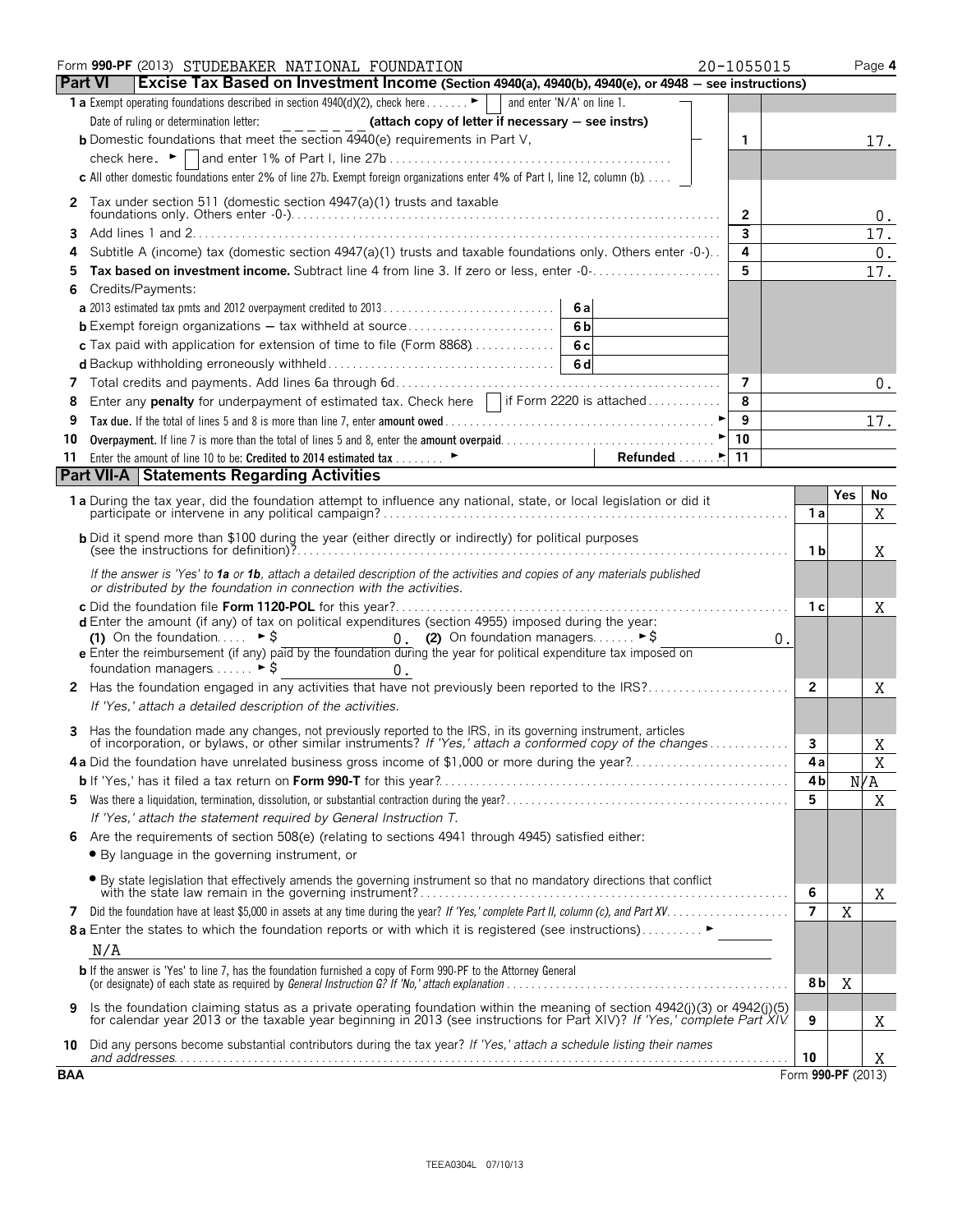| <b>Statements Regarding Activities (continued)</b><br>l Part VII-A<br>11 At any time during the year, did the foundation, directly or indirectly, own a controlled entity<br>11<br>X<br>12 Did the foundation make a distribution to a donor advised fund over which the foundation or a disqualified person had<br>Χ<br>13 Did the foundation comply with the public inspection requirements for its annual returns and exemption application? 13<br>X<br>14 The books are in care of $\triangleright$ BRIAN MILLETTE $\frac{1925}{1925}$ W MEDINAH CT ANTHEM AZ<br>Located at $\triangleright$ 1925 W MEDINAH CT ANTHEM AZ<br>15 Section 4947(a)(1) nonexempt charitable trusts filing Form 990-PF in lieu of <b>Form </b><br>N/A<br><b>No</b><br><b>Yes</b><br>16 At any time during calendar year 2013, did the foundation have an interest in or a signature or other authority over a<br>bank, securities, or other financial account in a foreign country?<br><b>16</b><br>X<br>See the instructions for exceptions and filing requirements for Form TD F 90-22.1. If 'Yes,' enter the name of the<br>foreign country ►<br><b>Part VII-B</b> Statements Regarding Activities for Which Form 4720 May Be Required<br>File Form 4720 if any item is checked in the 'Yes' column, unless an exception applies.<br><b>Yes</b><br>No<br>1 a During the year did the foundation (either directly or indirectly):<br>(1) Engage in the sale or exchange, or leasing of property with a disqualified person?    Yes<br>X No<br>(2) Borrow money from, lend money to, or otherwise extend credit to (or accept it from) a<br>X No<br>$\overline{X}$ No<br>$\overline{X}$ No<br>(4) Pay compensation to, or pay or reimburse the expenses of, a disqualified person?    Yes<br>(5) Transfer any income or assets to a disqualified person (or make any of either available<br>  Yes<br>X No<br>(6) Agree to pay money or property to a government official? (Exception. Check 'No' if the foundation agreed to make a grant to or to employ the official for a period after termination of government service, if terminatin<br>X No<br><b>b</b> If any answer is 'Yes' to 1a(1)-(6), did <b>any</b> of the acts fail to qualify under the exceptions described in<br>Regulations section 53.4941(d)-3 or in a current notice regarding disaster assistance (see instructions)?<br>1 <sub>b</sub><br>N/A<br>Organizations relying on a current notice regarding disaster assistance check here ▶ │ │<br>c Did the foundation engage in a prior year in any of the acts described in 1a, other than excepted acts,<br>that were not corrected before the first day of the tax year beginning in 2013?<br>1 <sup>c</sup><br>X<br>2 Taxes on failure to distribute income (section 4942) (does not apply for years the foundation was a<br>private operating foundation defined in section $4942(j)(3)$ or $4942(j)(5)$ :<br>a At the end of tax year 2013, did the foundation have any undistributed income (lines 6d<br>$Yes$ X No<br>If 'Yes,' list the years $\triangleright$ 20 _ , 20 _ , 20 _ , 20 _ .<br><b>b</b> Are there any years listed in 2a for which the foundation is <b>not</b> applying the provisions of section 4942(a)(2)<br>(relating to incorrect valuation of assets) to the year's undistributed income? (If applying section 4942(a)(2) to<br>2 <sub>b</sub><br>N/A<br>c If the provisions of section $4942(a)(2)$ are being applied to any of the years listed in 2a, list the years here.<br>$\triangleright$ 20 , 20 , 20 , 20 .<br>3a Did the foundation hold more than a 2% direct or indirect interest in any business<br>b If 'Yes,' did it have excess business holdings in 2013 as a result of (1) any purchase by the foundation<br>or disqualified persons after May 26, 1969; (2) the lapse of the 5-year period (or longer period approved<br>by the Commissioner under section 4943(c)(7)) to dispose of holdings acquired by gift or bequest; or<br>(3) the lapse of the 10-, 15-, or 20-year first phase holding period? (Use Schedule C, Form 4720, to determine if the foundation had excess business holdings in 2013.)<br>N/A<br>3b<br>4a Did the foundation invest during the year any amount in a manner that would jeopardize its<br>4a<br>Χ<br><b>b</b> Did the foundation make any investment in a prior year (but after December 31, 1969) that could<br>jeopardize its charitable purpose that had not been removed from jeopardy before the first day of<br>4b<br>Χ<br><b>BAA</b><br>Form 990-PF (2013) | Form 990-PF (2013) STUDEBAKER NATIONAL FOUNDATION<br>20-1055015 |  | Page 5 |
|----------------------------------------------------------------------------------------------------------------------------------------------------------------------------------------------------------------------------------------------------------------------------------------------------------------------------------------------------------------------------------------------------------------------------------------------------------------------------------------------------------------------------------------------------------------------------------------------------------------------------------------------------------------------------------------------------------------------------------------------------------------------------------------------------------------------------------------------------------------------------------------------------------------------------------------------------------------------------------------------------------------------------------------------------------------------------------------------------------------------------------------------------------------------------------------------------------------------------------------------------------------------------------------------------------------------------------------------------------------------------------------------------------------------------------------------------------------------------------------------------------------------------------------------------------------------------------------------------------------------------------------------------------------------------------------------------------------------------------------------------------------------------------------------------------------------------------------------------------------------------------------------------------------------------------------------------------------------------------------------------------------------------------------------------------------------------------------------------------------------------------------------------------------------------------------------------------------------------------------------------------------------------------------------------------------------------------------------------------------------------------------------------------------------------------------------------------------------------------------------------------------------------------------------------------------------------------------------------------------------------------------------------------------------------------------------------------------------------------------------------------------------------------------------------------------------------------------------------------------------------------------------------------------------------------------------------------------------------------------------------------------------------------------------------------------------------------------------------------------------------------------------------------------------------------------------------------------------------------------------------------------------------------------------------------------------------------------------------------------------------------------------------------------------------------------------------------------------------------------------------------------------------------------------------------------------------------------------------------------------------------------------------------------------------------------------------------------------------------------------------------------------------------------------------------------------------------------------------------------------------------------------------------------------------------------------------------------------------------------------------------------------------------------------------------------------------------------------------------------------------------------------------------------------------------------------------------------------------------------------------------------------------------------------------------------------------------------------------------------------------------------------------------------------------------------------------------------------------------------------------------------------------------------------------------|-----------------------------------------------------------------|--|--------|
|                                                                                                                                                                                                                                                                                                                                                                                                                                                                                                                                                                                                                                                                                                                                                                                                                                                                                                                                                                                                                                                                                                                                                                                                                                                                                                                                                                                                                                                                                                                                                                                                                                                                                                                                                                                                                                                                                                                                                                                                                                                                                                                                                                                                                                                                                                                                                                                                                                                                                                                                                                                                                                                                                                                                                                                                                                                                                                                                                                                                                                                                                                                                                                                                                                                                                                                                                                                                                                                                                                                                                                                                                                                                                                                                                                                                                                                                                                                                                                                                                                                                                                                                                                                                                                                                                                                                                                                                                                                                                                                                                          |                                                                 |  |        |
|                                                                                                                                                                                                                                                                                                                                                                                                                                                                                                                                                                                                                                                                                                                                                                                                                                                                                                                                                                                                                                                                                                                                                                                                                                                                                                                                                                                                                                                                                                                                                                                                                                                                                                                                                                                                                                                                                                                                                                                                                                                                                                                                                                                                                                                                                                                                                                                                                                                                                                                                                                                                                                                                                                                                                                                                                                                                                                                                                                                                                                                                                                                                                                                                                                                                                                                                                                                                                                                                                                                                                                                                                                                                                                                                                                                                                                                                                                                                                                                                                                                                                                                                                                                                                                                                                                                                                                                                                                                                                                                                                          |                                                                 |  |        |
|                                                                                                                                                                                                                                                                                                                                                                                                                                                                                                                                                                                                                                                                                                                                                                                                                                                                                                                                                                                                                                                                                                                                                                                                                                                                                                                                                                                                                                                                                                                                                                                                                                                                                                                                                                                                                                                                                                                                                                                                                                                                                                                                                                                                                                                                                                                                                                                                                                                                                                                                                                                                                                                                                                                                                                                                                                                                                                                                                                                                                                                                                                                                                                                                                                                                                                                                                                                                                                                                                                                                                                                                                                                                                                                                                                                                                                                                                                                                                                                                                                                                                                                                                                                                                                                                                                                                                                                                                                                                                                                                                          |                                                                 |  |        |
|                                                                                                                                                                                                                                                                                                                                                                                                                                                                                                                                                                                                                                                                                                                                                                                                                                                                                                                                                                                                                                                                                                                                                                                                                                                                                                                                                                                                                                                                                                                                                                                                                                                                                                                                                                                                                                                                                                                                                                                                                                                                                                                                                                                                                                                                                                                                                                                                                                                                                                                                                                                                                                                                                                                                                                                                                                                                                                                                                                                                                                                                                                                                                                                                                                                                                                                                                                                                                                                                                                                                                                                                                                                                                                                                                                                                                                                                                                                                                                                                                                                                                                                                                                                                                                                                                                                                                                                                                                                                                                                                                          |                                                                 |  |        |
|                                                                                                                                                                                                                                                                                                                                                                                                                                                                                                                                                                                                                                                                                                                                                                                                                                                                                                                                                                                                                                                                                                                                                                                                                                                                                                                                                                                                                                                                                                                                                                                                                                                                                                                                                                                                                                                                                                                                                                                                                                                                                                                                                                                                                                                                                                                                                                                                                                                                                                                                                                                                                                                                                                                                                                                                                                                                                                                                                                                                                                                                                                                                                                                                                                                                                                                                                                                                                                                                                                                                                                                                                                                                                                                                                                                                                                                                                                                                                                                                                                                                                                                                                                                                                                                                                                                                                                                                                                                                                                                                                          |                                                                 |  |        |
|                                                                                                                                                                                                                                                                                                                                                                                                                                                                                                                                                                                                                                                                                                                                                                                                                                                                                                                                                                                                                                                                                                                                                                                                                                                                                                                                                                                                                                                                                                                                                                                                                                                                                                                                                                                                                                                                                                                                                                                                                                                                                                                                                                                                                                                                                                                                                                                                                                                                                                                                                                                                                                                                                                                                                                                                                                                                                                                                                                                                                                                                                                                                                                                                                                                                                                                                                                                                                                                                                                                                                                                                                                                                                                                                                                                                                                                                                                                                                                                                                                                                                                                                                                                                                                                                                                                                                                                                                                                                                                                                                          |                                                                 |  |        |
|                                                                                                                                                                                                                                                                                                                                                                                                                                                                                                                                                                                                                                                                                                                                                                                                                                                                                                                                                                                                                                                                                                                                                                                                                                                                                                                                                                                                                                                                                                                                                                                                                                                                                                                                                                                                                                                                                                                                                                                                                                                                                                                                                                                                                                                                                                                                                                                                                                                                                                                                                                                                                                                                                                                                                                                                                                                                                                                                                                                                                                                                                                                                                                                                                                                                                                                                                                                                                                                                                                                                                                                                                                                                                                                                                                                                                                                                                                                                                                                                                                                                                                                                                                                                                                                                                                                                                                                                                                                                                                                                                          |                                                                 |  |        |
|                                                                                                                                                                                                                                                                                                                                                                                                                                                                                                                                                                                                                                                                                                                                                                                                                                                                                                                                                                                                                                                                                                                                                                                                                                                                                                                                                                                                                                                                                                                                                                                                                                                                                                                                                                                                                                                                                                                                                                                                                                                                                                                                                                                                                                                                                                                                                                                                                                                                                                                                                                                                                                                                                                                                                                                                                                                                                                                                                                                                                                                                                                                                                                                                                                                                                                                                                                                                                                                                                                                                                                                                                                                                                                                                                                                                                                                                                                                                                                                                                                                                                                                                                                                                                                                                                                                                                                                                                                                                                                                                                          |                                                                 |  |        |
|                                                                                                                                                                                                                                                                                                                                                                                                                                                                                                                                                                                                                                                                                                                                                                                                                                                                                                                                                                                                                                                                                                                                                                                                                                                                                                                                                                                                                                                                                                                                                                                                                                                                                                                                                                                                                                                                                                                                                                                                                                                                                                                                                                                                                                                                                                                                                                                                                                                                                                                                                                                                                                                                                                                                                                                                                                                                                                                                                                                                                                                                                                                                                                                                                                                                                                                                                                                                                                                                                                                                                                                                                                                                                                                                                                                                                                                                                                                                                                                                                                                                                                                                                                                                                                                                                                                                                                                                                                                                                                                                                          |                                                                 |  |        |
|                                                                                                                                                                                                                                                                                                                                                                                                                                                                                                                                                                                                                                                                                                                                                                                                                                                                                                                                                                                                                                                                                                                                                                                                                                                                                                                                                                                                                                                                                                                                                                                                                                                                                                                                                                                                                                                                                                                                                                                                                                                                                                                                                                                                                                                                                                                                                                                                                                                                                                                                                                                                                                                                                                                                                                                                                                                                                                                                                                                                                                                                                                                                                                                                                                                                                                                                                                                                                                                                                                                                                                                                                                                                                                                                                                                                                                                                                                                                                                                                                                                                                                                                                                                                                                                                                                                                                                                                                                                                                                                                                          |                                                                 |  |        |
|                                                                                                                                                                                                                                                                                                                                                                                                                                                                                                                                                                                                                                                                                                                                                                                                                                                                                                                                                                                                                                                                                                                                                                                                                                                                                                                                                                                                                                                                                                                                                                                                                                                                                                                                                                                                                                                                                                                                                                                                                                                                                                                                                                                                                                                                                                                                                                                                                                                                                                                                                                                                                                                                                                                                                                                                                                                                                                                                                                                                                                                                                                                                                                                                                                                                                                                                                                                                                                                                                                                                                                                                                                                                                                                                                                                                                                                                                                                                                                                                                                                                                                                                                                                                                                                                                                                                                                                                                                                                                                                                                          |                                                                 |  |        |
|                                                                                                                                                                                                                                                                                                                                                                                                                                                                                                                                                                                                                                                                                                                                                                                                                                                                                                                                                                                                                                                                                                                                                                                                                                                                                                                                                                                                                                                                                                                                                                                                                                                                                                                                                                                                                                                                                                                                                                                                                                                                                                                                                                                                                                                                                                                                                                                                                                                                                                                                                                                                                                                                                                                                                                                                                                                                                                                                                                                                                                                                                                                                                                                                                                                                                                                                                                                                                                                                                                                                                                                                                                                                                                                                                                                                                                                                                                                                                                                                                                                                                                                                                                                                                                                                                                                                                                                                                                                                                                                                                          |                                                                 |  |        |
|                                                                                                                                                                                                                                                                                                                                                                                                                                                                                                                                                                                                                                                                                                                                                                                                                                                                                                                                                                                                                                                                                                                                                                                                                                                                                                                                                                                                                                                                                                                                                                                                                                                                                                                                                                                                                                                                                                                                                                                                                                                                                                                                                                                                                                                                                                                                                                                                                                                                                                                                                                                                                                                                                                                                                                                                                                                                                                                                                                                                                                                                                                                                                                                                                                                                                                                                                                                                                                                                                                                                                                                                                                                                                                                                                                                                                                                                                                                                                                                                                                                                                                                                                                                                                                                                                                                                                                                                                                                                                                                                                          |                                                                 |  |        |
|                                                                                                                                                                                                                                                                                                                                                                                                                                                                                                                                                                                                                                                                                                                                                                                                                                                                                                                                                                                                                                                                                                                                                                                                                                                                                                                                                                                                                                                                                                                                                                                                                                                                                                                                                                                                                                                                                                                                                                                                                                                                                                                                                                                                                                                                                                                                                                                                                                                                                                                                                                                                                                                                                                                                                                                                                                                                                                                                                                                                                                                                                                                                                                                                                                                                                                                                                                                                                                                                                                                                                                                                                                                                                                                                                                                                                                                                                                                                                                                                                                                                                                                                                                                                                                                                                                                                                                                                                                                                                                                                                          |                                                                 |  |        |
|                                                                                                                                                                                                                                                                                                                                                                                                                                                                                                                                                                                                                                                                                                                                                                                                                                                                                                                                                                                                                                                                                                                                                                                                                                                                                                                                                                                                                                                                                                                                                                                                                                                                                                                                                                                                                                                                                                                                                                                                                                                                                                                                                                                                                                                                                                                                                                                                                                                                                                                                                                                                                                                                                                                                                                                                                                                                                                                                                                                                                                                                                                                                                                                                                                                                                                                                                                                                                                                                                                                                                                                                                                                                                                                                                                                                                                                                                                                                                                                                                                                                                                                                                                                                                                                                                                                                                                                                                                                                                                                                                          |                                                                 |  |        |
|                                                                                                                                                                                                                                                                                                                                                                                                                                                                                                                                                                                                                                                                                                                                                                                                                                                                                                                                                                                                                                                                                                                                                                                                                                                                                                                                                                                                                                                                                                                                                                                                                                                                                                                                                                                                                                                                                                                                                                                                                                                                                                                                                                                                                                                                                                                                                                                                                                                                                                                                                                                                                                                                                                                                                                                                                                                                                                                                                                                                                                                                                                                                                                                                                                                                                                                                                                                                                                                                                                                                                                                                                                                                                                                                                                                                                                                                                                                                                                                                                                                                                                                                                                                                                                                                                                                                                                                                                                                                                                                                                          |                                                                 |  |        |
|                                                                                                                                                                                                                                                                                                                                                                                                                                                                                                                                                                                                                                                                                                                                                                                                                                                                                                                                                                                                                                                                                                                                                                                                                                                                                                                                                                                                                                                                                                                                                                                                                                                                                                                                                                                                                                                                                                                                                                                                                                                                                                                                                                                                                                                                                                                                                                                                                                                                                                                                                                                                                                                                                                                                                                                                                                                                                                                                                                                                                                                                                                                                                                                                                                                                                                                                                                                                                                                                                                                                                                                                                                                                                                                                                                                                                                                                                                                                                                                                                                                                                                                                                                                                                                                                                                                                                                                                                                                                                                                                                          |                                                                 |  |        |
|                                                                                                                                                                                                                                                                                                                                                                                                                                                                                                                                                                                                                                                                                                                                                                                                                                                                                                                                                                                                                                                                                                                                                                                                                                                                                                                                                                                                                                                                                                                                                                                                                                                                                                                                                                                                                                                                                                                                                                                                                                                                                                                                                                                                                                                                                                                                                                                                                                                                                                                                                                                                                                                                                                                                                                                                                                                                                                                                                                                                                                                                                                                                                                                                                                                                                                                                                                                                                                                                                                                                                                                                                                                                                                                                                                                                                                                                                                                                                                                                                                                                                                                                                                                                                                                                                                                                                                                                                                                                                                                                                          |                                                                 |  |        |
|                                                                                                                                                                                                                                                                                                                                                                                                                                                                                                                                                                                                                                                                                                                                                                                                                                                                                                                                                                                                                                                                                                                                                                                                                                                                                                                                                                                                                                                                                                                                                                                                                                                                                                                                                                                                                                                                                                                                                                                                                                                                                                                                                                                                                                                                                                                                                                                                                                                                                                                                                                                                                                                                                                                                                                                                                                                                                                                                                                                                                                                                                                                                                                                                                                                                                                                                                                                                                                                                                                                                                                                                                                                                                                                                                                                                                                                                                                                                                                                                                                                                                                                                                                                                                                                                                                                                                                                                                                                                                                                                                          |                                                                 |  |        |
|                                                                                                                                                                                                                                                                                                                                                                                                                                                                                                                                                                                                                                                                                                                                                                                                                                                                                                                                                                                                                                                                                                                                                                                                                                                                                                                                                                                                                                                                                                                                                                                                                                                                                                                                                                                                                                                                                                                                                                                                                                                                                                                                                                                                                                                                                                                                                                                                                                                                                                                                                                                                                                                                                                                                                                                                                                                                                                                                                                                                                                                                                                                                                                                                                                                                                                                                                                                                                                                                                                                                                                                                                                                                                                                                                                                                                                                                                                                                                                                                                                                                                                                                                                                                                                                                                                                                                                                                                                                                                                                                                          |                                                                 |  |        |
|                                                                                                                                                                                                                                                                                                                                                                                                                                                                                                                                                                                                                                                                                                                                                                                                                                                                                                                                                                                                                                                                                                                                                                                                                                                                                                                                                                                                                                                                                                                                                                                                                                                                                                                                                                                                                                                                                                                                                                                                                                                                                                                                                                                                                                                                                                                                                                                                                                                                                                                                                                                                                                                                                                                                                                                                                                                                                                                                                                                                                                                                                                                                                                                                                                                                                                                                                                                                                                                                                                                                                                                                                                                                                                                                                                                                                                                                                                                                                                                                                                                                                                                                                                                                                                                                                                                                                                                                                                                                                                                                                          |                                                                 |  |        |
|                                                                                                                                                                                                                                                                                                                                                                                                                                                                                                                                                                                                                                                                                                                                                                                                                                                                                                                                                                                                                                                                                                                                                                                                                                                                                                                                                                                                                                                                                                                                                                                                                                                                                                                                                                                                                                                                                                                                                                                                                                                                                                                                                                                                                                                                                                                                                                                                                                                                                                                                                                                                                                                                                                                                                                                                                                                                                                                                                                                                                                                                                                                                                                                                                                                                                                                                                                                                                                                                                                                                                                                                                                                                                                                                                                                                                                                                                                                                                                                                                                                                                                                                                                                                                                                                                                                                                                                                                                                                                                                                                          |                                                                 |  |        |
|                                                                                                                                                                                                                                                                                                                                                                                                                                                                                                                                                                                                                                                                                                                                                                                                                                                                                                                                                                                                                                                                                                                                                                                                                                                                                                                                                                                                                                                                                                                                                                                                                                                                                                                                                                                                                                                                                                                                                                                                                                                                                                                                                                                                                                                                                                                                                                                                                                                                                                                                                                                                                                                                                                                                                                                                                                                                                                                                                                                                                                                                                                                                                                                                                                                                                                                                                                                                                                                                                                                                                                                                                                                                                                                                                                                                                                                                                                                                                                                                                                                                                                                                                                                                                                                                                                                                                                                                                                                                                                                                                          |                                                                 |  |        |
|                                                                                                                                                                                                                                                                                                                                                                                                                                                                                                                                                                                                                                                                                                                                                                                                                                                                                                                                                                                                                                                                                                                                                                                                                                                                                                                                                                                                                                                                                                                                                                                                                                                                                                                                                                                                                                                                                                                                                                                                                                                                                                                                                                                                                                                                                                                                                                                                                                                                                                                                                                                                                                                                                                                                                                                                                                                                                                                                                                                                                                                                                                                                                                                                                                                                                                                                                                                                                                                                                                                                                                                                                                                                                                                                                                                                                                                                                                                                                                                                                                                                                                                                                                                                                                                                                                                                                                                                                                                                                                                                                          |                                                                 |  |        |
|                                                                                                                                                                                                                                                                                                                                                                                                                                                                                                                                                                                                                                                                                                                                                                                                                                                                                                                                                                                                                                                                                                                                                                                                                                                                                                                                                                                                                                                                                                                                                                                                                                                                                                                                                                                                                                                                                                                                                                                                                                                                                                                                                                                                                                                                                                                                                                                                                                                                                                                                                                                                                                                                                                                                                                                                                                                                                                                                                                                                                                                                                                                                                                                                                                                                                                                                                                                                                                                                                                                                                                                                                                                                                                                                                                                                                                                                                                                                                                                                                                                                                                                                                                                                                                                                                                                                                                                                                                                                                                                                                          |                                                                 |  |        |
|                                                                                                                                                                                                                                                                                                                                                                                                                                                                                                                                                                                                                                                                                                                                                                                                                                                                                                                                                                                                                                                                                                                                                                                                                                                                                                                                                                                                                                                                                                                                                                                                                                                                                                                                                                                                                                                                                                                                                                                                                                                                                                                                                                                                                                                                                                                                                                                                                                                                                                                                                                                                                                                                                                                                                                                                                                                                                                                                                                                                                                                                                                                                                                                                                                                                                                                                                                                                                                                                                                                                                                                                                                                                                                                                                                                                                                                                                                                                                                                                                                                                                                                                                                                                                                                                                                                                                                                                                                                                                                                                                          |                                                                 |  |        |
|                                                                                                                                                                                                                                                                                                                                                                                                                                                                                                                                                                                                                                                                                                                                                                                                                                                                                                                                                                                                                                                                                                                                                                                                                                                                                                                                                                                                                                                                                                                                                                                                                                                                                                                                                                                                                                                                                                                                                                                                                                                                                                                                                                                                                                                                                                                                                                                                                                                                                                                                                                                                                                                                                                                                                                                                                                                                                                                                                                                                                                                                                                                                                                                                                                                                                                                                                                                                                                                                                                                                                                                                                                                                                                                                                                                                                                                                                                                                                                                                                                                                                                                                                                                                                                                                                                                                                                                                                                                                                                                                                          |                                                                 |  |        |
|                                                                                                                                                                                                                                                                                                                                                                                                                                                                                                                                                                                                                                                                                                                                                                                                                                                                                                                                                                                                                                                                                                                                                                                                                                                                                                                                                                                                                                                                                                                                                                                                                                                                                                                                                                                                                                                                                                                                                                                                                                                                                                                                                                                                                                                                                                                                                                                                                                                                                                                                                                                                                                                                                                                                                                                                                                                                                                                                                                                                                                                                                                                                                                                                                                                                                                                                                                                                                                                                                                                                                                                                                                                                                                                                                                                                                                                                                                                                                                                                                                                                                                                                                                                                                                                                                                                                                                                                                                                                                                                                                          |                                                                 |  |        |
|                                                                                                                                                                                                                                                                                                                                                                                                                                                                                                                                                                                                                                                                                                                                                                                                                                                                                                                                                                                                                                                                                                                                                                                                                                                                                                                                                                                                                                                                                                                                                                                                                                                                                                                                                                                                                                                                                                                                                                                                                                                                                                                                                                                                                                                                                                                                                                                                                                                                                                                                                                                                                                                                                                                                                                                                                                                                                                                                                                                                                                                                                                                                                                                                                                                                                                                                                                                                                                                                                                                                                                                                                                                                                                                                                                                                                                                                                                                                                                                                                                                                                                                                                                                                                                                                                                                                                                                                                                                                                                                                                          |                                                                 |  |        |
|                                                                                                                                                                                                                                                                                                                                                                                                                                                                                                                                                                                                                                                                                                                                                                                                                                                                                                                                                                                                                                                                                                                                                                                                                                                                                                                                                                                                                                                                                                                                                                                                                                                                                                                                                                                                                                                                                                                                                                                                                                                                                                                                                                                                                                                                                                                                                                                                                                                                                                                                                                                                                                                                                                                                                                                                                                                                                                                                                                                                                                                                                                                                                                                                                                                                                                                                                                                                                                                                                                                                                                                                                                                                                                                                                                                                                                                                                                                                                                                                                                                                                                                                                                                                                                                                                                                                                                                                                                                                                                                                                          |                                                                 |  |        |
|                                                                                                                                                                                                                                                                                                                                                                                                                                                                                                                                                                                                                                                                                                                                                                                                                                                                                                                                                                                                                                                                                                                                                                                                                                                                                                                                                                                                                                                                                                                                                                                                                                                                                                                                                                                                                                                                                                                                                                                                                                                                                                                                                                                                                                                                                                                                                                                                                                                                                                                                                                                                                                                                                                                                                                                                                                                                                                                                                                                                                                                                                                                                                                                                                                                                                                                                                                                                                                                                                                                                                                                                                                                                                                                                                                                                                                                                                                                                                                                                                                                                                                                                                                                                                                                                                                                                                                                                                                                                                                                                                          |                                                                 |  |        |
|                                                                                                                                                                                                                                                                                                                                                                                                                                                                                                                                                                                                                                                                                                                                                                                                                                                                                                                                                                                                                                                                                                                                                                                                                                                                                                                                                                                                                                                                                                                                                                                                                                                                                                                                                                                                                                                                                                                                                                                                                                                                                                                                                                                                                                                                                                                                                                                                                                                                                                                                                                                                                                                                                                                                                                                                                                                                                                                                                                                                                                                                                                                                                                                                                                                                                                                                                                                                                                                                                                                                                                                                                                                                                                                                                                                                                                                                                                                                                                                                                                                                                                                                                                                                                                                                                                                                                                                                                                                                                                                                                          |                                                                 |  |        |
|                                                                                                                                                                                                                                                                                                                                                                                                                                                                                                                                                                                                                                                                                                                                                                                                                                                                                                                                                                                                                                                                                                                                                                                                                                                                                                                                                                                                                                                                                                                                                                                                                                                                                                                                                                                                                                                                                                                                                                                                                                                                                                                                                                                                                                                                                                                                                                                                                                                                                                                                                                                                                                                                                                                                                                                                                                                                                                                                                                                                                                                                                                                                                                                                                                                                                                                                                                                                                                                                                                                                                                                                                                                                                                                                                                                                                                                                                                                                                                                                                                                                                                                                                                                                                                                                                                                                                                                                                                                                                                                                                          |                                                                 |  |        |
|                                                                                                                                                                                                                                                                                                                                                                                                                                                                                                                                                                                                                                                                                                                                                                                                                                                                                                                                                                                                                                                                                                                                                                                                                                                                                                                                                                                                                                                                                                                                                                                                                                                                                                                                                                                                                                                                                                                                                                                                                                                                                                                                                                                                                                                                                                                                                                                                                                                                                                                                                                                                                                                                                                                                                                                                                                                                                                                                                                                                                                                                                                                                                                                                                                                                                                                                                                                                                                                                                                                                                                                                                                                                                                                                                                                                                                                                                                                                                                                                                                                                                                                                                                                                                                                                                                                                                                                                                                                                                                                                                          |                                                                 |  |        |
|                                                                                                                                                                                                                                                                                                                                                                                                                                                                                                                                                                                                                                                                                                                                                                                                                                                                                                                                                                                                                                                                                                                                                                                                                                                                                                                                                                                                                                                                                                                                                                                                                                                                                                                                                                                                                                                                                                                                                                                                                                                                                                                                                                                                                                                                                                                                                                                                                                                                                                                                                                                                                                                                                                                                                                                                                                                                                                                                                                                                                                                                                                                                                                                                                                                                                                                                                                                                                                                                                                                                                                                                                                                                                                                                                                                                                                                                                                                                                                                                                                                                                                                                                                                                                                                                                                                                                                                                                                                                                                                                                          |                                                                 |  |        |
|                                                                                                                                                                                                                                                                                                                                                                                                                                                                                                                                                                                                                                                                                                                                                                                                                                                                                                                                                                                                                                                                                                                                                                                                                                                                                                                                                                                                                                                                                                                                                                                                                                                                                                                                                                                                                                                                                                                                                                                                                                                                                                                                                                                                                                                                                                                                                                                                                                                                                                                                                                                                                                                                                                                                                                                                                                                                                                                                                                                                                                                                                                                                                                                                                                                                                                                                                                                                                                                                                                                                                                                                                                                                                                                                                                                                                                                                                                                                                                                                                                                                                                                                                                                                                                                                                                                                                                                                                                                                                                                                                          |                                                                 |  |        |
|                                                                                                                                                                                                                                                                                                                                                                                                                                                                                                                                                                                                                                                                                                                                                                                                                                                                                                                                                                                                                                                                                                                                                                                                                                                                                                                                                                                                                                                                                                                                                                                                                                                                                                                                                                                                                                                                                                                                                                                                                                                                                                                                                                                                                                                                                                                                                                                                                                                                                                                                                                                                                                                                                                                                                                                                                                                                                                                                                                                                                                                                                                                                                                                                                                                                                                                                                                                                                                                                                                                                                                                                                                                                                                                                                                                                                                                                                                                                                                                                                                                                                                                                                                                                                                                                                                                                                                                                                                                                                                                                                          |                                                                 |  |        |
|                                                                                                                                                                                                                                                                                                                                                                                                                                                                                                                                                                                                                                                                                                                                                                                                                                                                                                                                                                                                                                                                                                                                                                                                                                                                                                                                                                                                                                                                                                                                                                                                                                                                                                                                                                                                                                                                                                                                                                                                                                                                                                                                                                                                                                                                                                                                                                                                                                                                                                                                                                                                                                                                                                                                                                                                                                                                                                                                                                                                                                                                                                                                                                                                                                                                                                                                                                                                                                                                                                                                                                                                                                                                                                                                                                                                                                                                                                                                                                                                                                                                                                                                                                                                                                                                                                                                                                                                                                                                                                                                                          |                                                                 |  |        |
|                                                                                                                                                                                                                                                                                                                                                                                                                                                                                                                                                                                                                                                                                                                                                                                                                                                                                                                                                                                                                                                                                                                                                                                                                                                                                                                                                                                                                                                                                                                                                                                                                                                                                                                                                                                                                                                                                                                                                                                                                                                                                                                                                                                                                                                                                                                                                                                                                                                                                                                                                                                                                                                                                                                                                                                                                                                                                                                                                                                                                                                                                                                                                                                                                                                                                                                                                                                                                                                                                                                                                                                                                                                                                                                                                                                                                                                                                                                                                                                                                                                                                                                                                                                                                                                                                                                                                                                                                                                                                                                                                          |                                                                 |  |        |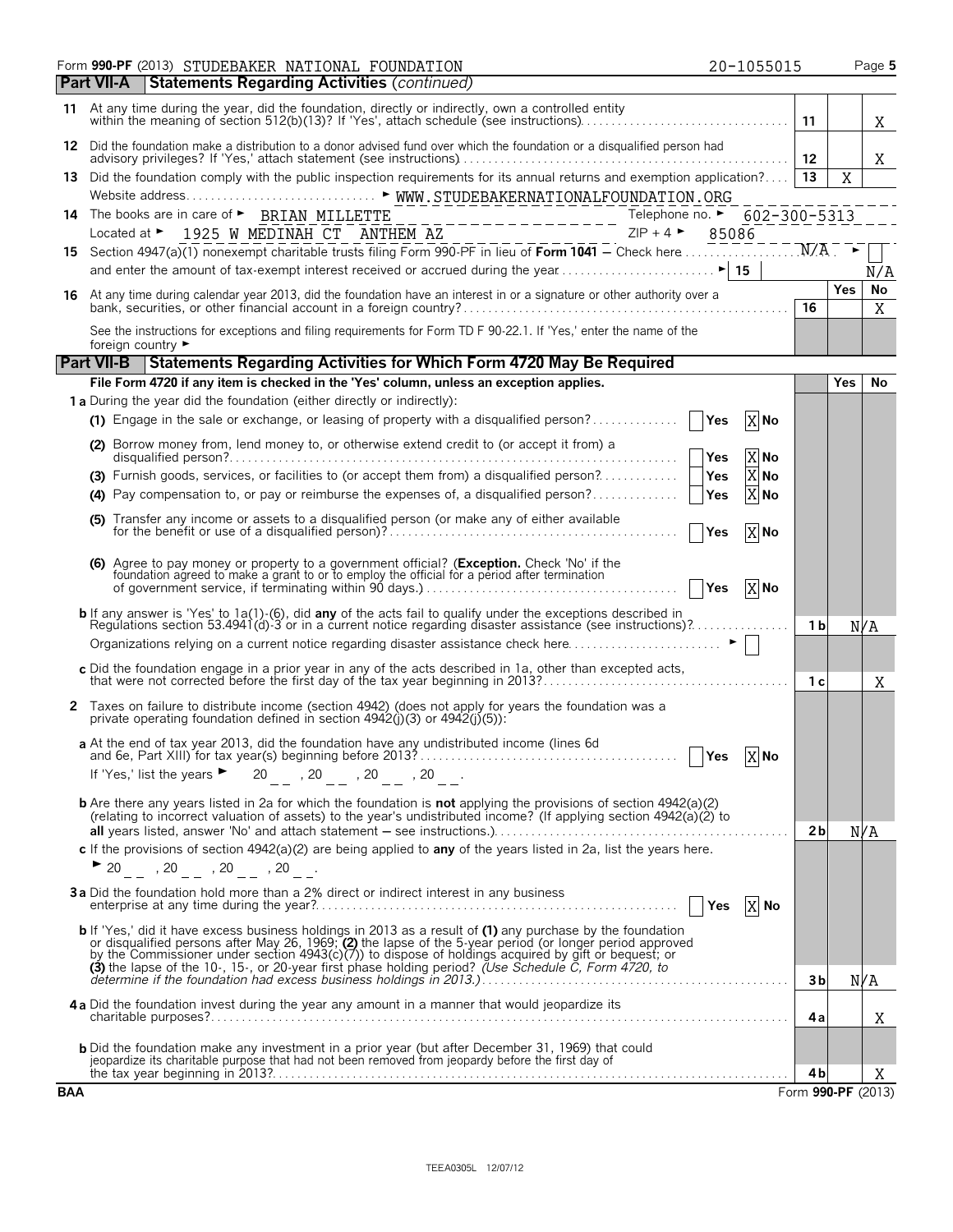| Form 990-PF (2013) STUDEBAKER NATIONAL FOUNDATION                                                                                                                                                                                                       |                                                                 |                                                  | 20-1055015                                                                     |                      | Page 6           |
|---------------------------------------------------------------------------------------------------------------------------------------------------------------------------------------------------------------------------------------------------------|-----------------------------------------------------------------|--------------------------------------------------|--------------------------------------------------------------------------------|----------------------|------------------|
| Part VII-B Statements Regarding Activities for Which Form 4720 May Be Required (continued)                                                                                                                                                              |                                                                 |                                                  |                                                                                |                      |                  |
| 5a During the year did the foundation pay or incur any amount to:                                                                                                                                                                                       |                                                                 |                                                  |                                                                                |                      |                  |
| (1) Carry on propaganda, or otherwise attempt to influence legislation (section $4945(e)$ )?                                                                                                                                                            |                                                                 |                                                  | Yes                                                                            | X No                 |                  |
| (2) Influence the outcome of any specific public election (see section 4955); or to carry                                                                                                                                                               |                                                                 |                                                  | Yes                                                                            | X No                 |                  |
| (3) Provide a grant to an individual for travel, study, or other similar purposes?                                                                                                                                                                      |                                                                 |                                                  | Yes                                                                            | X No                 |                  |
| (4) Provide a grant to an organization other than a charitable, etc, organization described                                                                                                                                                             |                                                                 |                                                  | Yes                                                                            | X No                 |                  |
| (5) Provide for any purpose other than religious, charitable, scientific, literary, or<br>educational purposes, or for the prevention of cruelty to children or animals?                                                                                |                                                                 |                                                  | Yes                                                                            | X No                 |                  |
| <b>b</b> If any answer is 'Yes' to 5a(1)-(5), did <b>any</b> of the transactions fail to qualify under the exceptions described in Regulations section 53.4945 or in a current notice regarding disaster assistance                                     |                                                                 |                                                  |                                                                                | 5 b                  | N/A              |
|                                                                                                                                                                                                                                                         |                                                                 |                                                  |                                                                                |                      |                  |
| c If the answer is 'Yes' to question $5a(4)$ , does the foundation claim exemption from the<br>tax because it maintained expenditure responsibility for the grant? N/A.<br>If 'Yes,' attach the statement required by Regulations section 53.4945-5(d). |                                                                 |                                                  | Yes                                                                            | No                   |                  |
| 6a Did the foundation, during the year, receive any funds, directly or indirectly, to pay premiums                                                                                                                                                      |                                                                 |                                                  | $ $ $ $ Yes                                                                    | X No                 |                  |
| <b>b</b> Did the foundation, during the year, pay premiums, directly or indirectly, on a personal benefit contract?                                                                                                                                     |                                                                 |                                                  |                                                                                | 6b                   | X                |
| If 'Yes' to 6b, file Form 8870.<br><b>7a</b> At any time during the tax year, was the foundation a party to a prohibited tax shelter transaction?   <b>Yes</b> $\begin{bmatrix} X \end{bmatrix}$ No                                                     |                                                                 |                                                  |                                                                                |                      |                  |
|                                                                                                                                                                                                                                                         |                                                                 |                                                  |                                                                                | 7 <sub>b</sub>       |                  |
| Part VIII   Information About Officers, Directors, Trustees, Foundation Managers, Highly Paid Employees,<br>and Contractors                                                                                                                             |                                                                 |                                                  |                                                                                |                      |                  |
| List all officers, directors, trustees, foundation managers and their compensation (see instructions).                                                                                                                                                  |                                                                 |                                                  |                                                                                |                      |                  |
| (a) Name and address                                                                                                                                                                                                                                    | (b) Title, and average<br>hours per week<br>devoted to position | (c) Compensation<br>(If not paid,<br>$enter -0-$ | (d) Contributions to<br>employee benefit<br>plans and deferred<br>compensation | (e) Expense account. | other allowances |
| SEE STATEMENT $6$ _ _ _ _ _ _ _ _ _ _ _                                                                                                                                                                                                                 |                                                                 |                                                  |                                                                                |                      |                  |
|                                                                                                                                                                                                                                                         |                                                                 | $0$ .                                            | 0.                                                                             |                      | 0.               |
|                                                                                                                                                                                                                                                         |                                                                 |                                                  |                                                                                |                      |                  |
| ----------------------                                                                                                                                                                                                                                  |                                                                 |                                                  |                                                                                |                      |                  |

| Compensation of five highest-paid employees (other than those included on line 1 – see instructions). If none, enter 'NONE.' |                                                                 |                  |                                                               |                                          |  |  |  |
|------------------------------------------------------------------------------------------------------------------------------|-----------------------------------------------------------------|------------------|---------------------------------------------------------------|------------------------------------------|--|--|--|
| (a) Name and address of each employee<br>paid more than \$50,000                                                             | (b) Title, and average<br>hours per week<br>devoted to position | (c) Compensation | (d)Contributions to<br>employee benefit<br>plans and deferred | (e) Expense account,<br>other allowances |  |  |  |

| paid more than \$50,000                             | nours per week<br>devoted to position | employee benefit<br>plans and deferred<br>compensation | other allowances |
|-----------------------------------------------------|---------------------------------------|--------------------------------------------------------|------------------|
| <b>NONE</b>                                         |                                       |                                                        |                  |
|                                                     |                                       |                                                        |                  |
|                                                     |                                       |                                                        |                  |
|                                                     |                                       |                                                        |                  |
|                                                     |                                       |                                                        |                  |
| Total number of other employees paid over \$50,000. |                                       | .                                                      | 0                |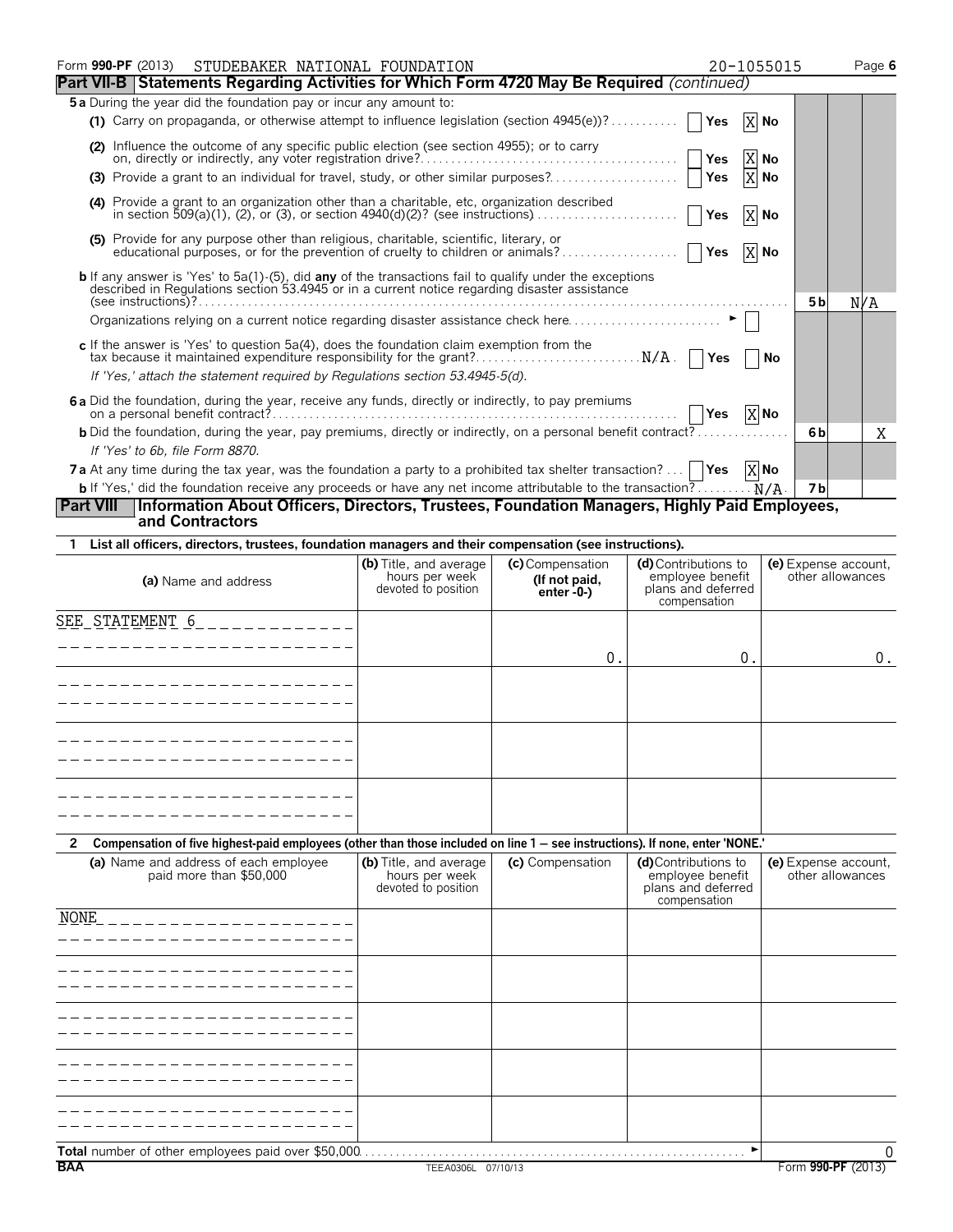**Part VIII Information About Officers, Directors, Trustees, Foundation Managers, Highly Paid Employees, and Contractors** *(continued)*

### **3 Five highest-paid independent contractors for professional services (see instructions). If none, enter 'NONE.'**

| (a) Name and address of each person paid more than \$50,000 | (b) Type of service | (c) Compensation |
|-------------------------------------------------------------|---------------------|------------------|
| NONE<br>_____________________                               |                     |                  |
|                                                             |                     |                  |
|                                                             |                     |                  |
|                                                             |                     |                  |
|                                                             |                     |                  |
|                                                             |                     |                  |
|                                                             |                     |                  |
|                                                             |                     |                  |
|                                                             |                     |                  |
|                                                             |                     |                  |
|                                                             |                     |                  |
|                                                             |                     |                  |
|                                                             |                     |                  |
|                                                             |                     |                  |
|                                                             |                     | 0                |

### **Part IX-A Summary of Direct Charitable Activities**

| List the foundation's four largest direct charitable activities during the tax year. Include relevant statistical information such as the number of<br>organizations and other beneficiaries served, conferences convened, research papers produced, etc. | Expenses                                |  |
|-----------------------------------------------------------------------------------------------------------------------------------------------------------------------------------------------------------------------------------------------------------|-----------------------------------------|--|
|                                                                                                                                                                                                                                                           | N/A<br>-------------------------------- |  |
|                                                                                                                                                                                                                                                           | ------------                            |  |
|                                                                                                                                                                                                                                                           |                                         |  |
|                                                                                                                                                                                                                                                           | _________________                       |  |
|                                                                                                                                                                                                                                                           |                                         |  |
|                                                                                                                                                                                                                                                           | _________________________               |  |
|                                                                                                                                                                                                                                                           |                                         |  |
|                                                                                                                                                                                                                                                           |                                         |  |

### **Part IX-B** Summary of Program-Related Investments (see instructions)

| Describe the two largest program-related investments made by the foundation during the tax year on lines 1 and 2. | Amount             |
|-------------------------------------------------------------------------------------------------------------------|--------------------|
| ____________________________                                                                                      |                    |
| N/A                                                                                                               |                    |
| ______________________                                                                                            |                    |
|                                                                                                                   |                    |
| All other program-related investments. See instructions.                                                          |                    |
| 3                                                                                                                 |                    |
|                                                                                                                   |                    |
|                                                                                                                   |                    |
|                                                                                                                   | $\Omega$           |
| <b>BAA</b>                                                                                                        | Form 990-PF (2013) |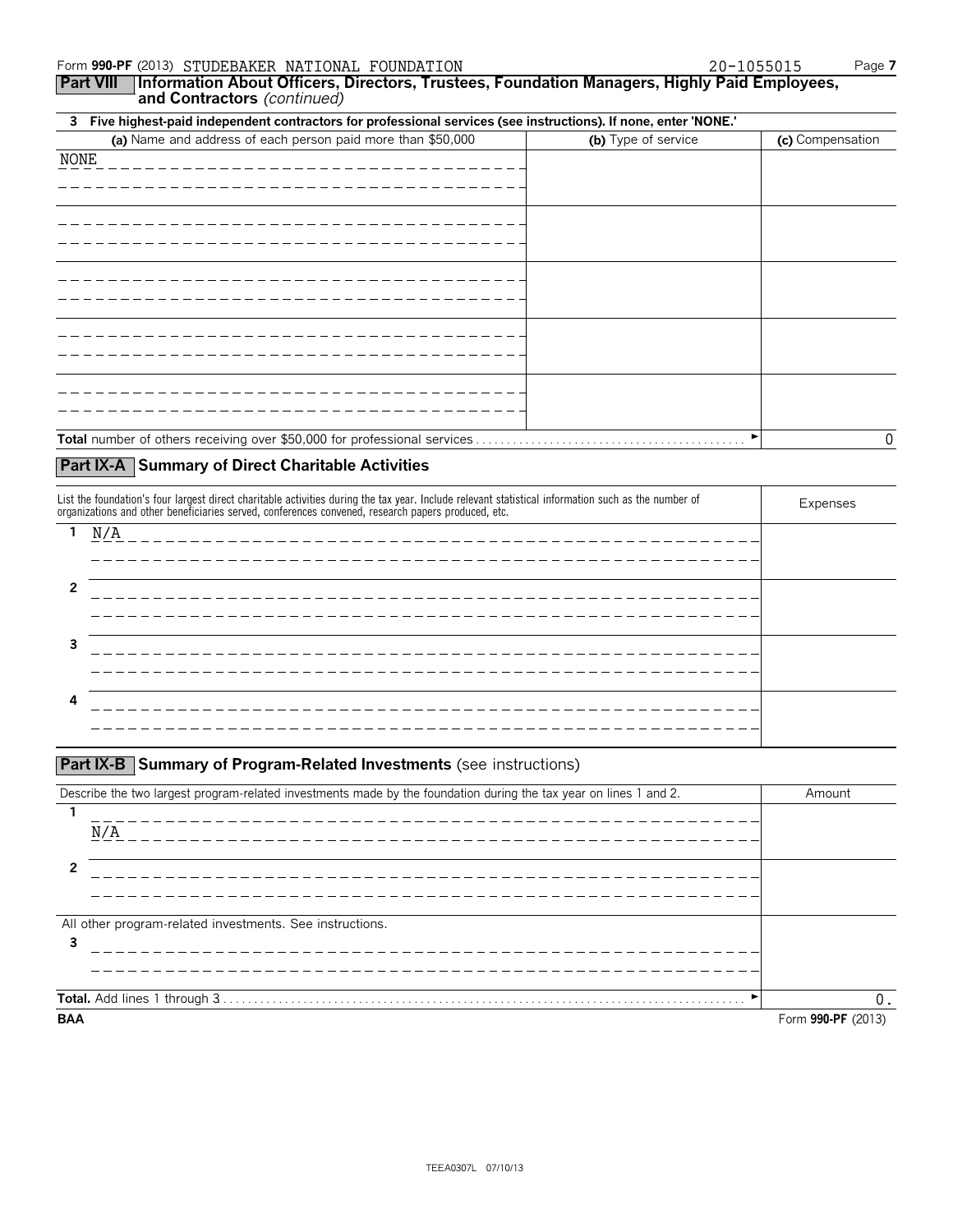### Form **990-PF** (2013) Page **8** STUDEBAKER NATIONAL FOUNDATION 20-1055015

|                     |                                                                                                                   | --------- |
|---------------------|-------------------------------------------------------------------------------------------------------------------|-----------|
|                     | <b>Part X</b>   Minimum Investment Return (All domestic foundations must complete this part. Foreign foundations, |           |
| see instructions.)" |                                                                                                                   |           |

|   | 1 Fair market value of assets not used (or held for use) directly in carrying out charitable, etc, purposes:                                                                                     | 1 a                     |                    |
|---|--------------------------------------------------------------------------------------------------------------------------------------------------------------------------------------------------|-------------------------|--------------------|
|   |                                                                                                                                                                                                  | 1 <sub>b</sub>          |                    |
|   |                                                                                                                                                                                                  | 1 <sub>c</sub>          |                    |
|   |                                                                                                                                                                                                  | 1 <sub>d</sub>          | 0.                 |
|   | e Reduction claimed for blockage or other factors reported on lines 1a and 1c                                                                                                                    |                         |                    |
|   |                                                                                                                                                                                                  |                         |                    |
| 2 |                                                                                                                                                                                                  | $\overline{2}$          |                    |
| 3 |                                                                                                                                                                                                  | $\overline{\mathbf{3}}$ |                    |
|   |                                                                                                                                                                                                  |                         |                    |
| 4 | Cash deemed held for charitable activities. Enter 1-1/2% of line 3                                                                                                                               | 4                       |                    |
| 5 | Net value of noncharitable-use assets. Subtract line 4 from line 3. Enter here and on Part V, line 4                                                                                             | 5                       | 0.                 |
| 6 |                                                                                                                                                                                                  | 6                       | $0$ .              |
|   | Distributable Amount (see instructions) (Section 4942(j)(3) and (j)(5) private operating foundations<br><b>Part XI</b>                                                                           |                         |                    |
|   | and certain foreign organizations check here $\blacktriangleright \Box$ and do not complete this part.)                                                                                          |                         |                    |
|   |                                                                                                                                                                                                  | 1                       |                    |
|   | 17.                                                                                                                                                                                              |                         |                    |
|   |                                                                                                                                                                                                  |                         |                    |
|   |                                                                                                                                                                                                  | 2c                      | 17.                |
| 3 |                                                                                                                                                                                                  | $\overline{\mathbf{3}}$ | $\overline{-17}$ . |
| 4 |                                                                                                                                                                                                  | 4                       |                    |
| 5 |                                                                                                                                                                                                  | 5                       | $-17.$             |
| 6 |                                                                                                                                                                                                  | 6                       |                    |
| 7 | <b>Distributable amount</b> as adjusted. Subtract line 6 from line 5. Enter here and on Part XIII, line 1                                                                                        | $\overline{7}$          | $0$ .              |
|   |                                                                                                                                                                                                  |                         |                    |
|   | <b>Part XII</b> Qualifying Distributions (see instructions)                                                                                                                                      |                         |                    |
|   | 1 Amounts paid (including administrative expenses) to accomplish charitable, etc, purposes:                                                                                                      |                         |                    |
|   |                                                                                                                                                                                                  | 1a<br>1 <sub>b</sub>    | 4,000.             |
|   |                                                                                                                                                                                                  | $\overline{2}$          |                    |
|   | 2 Amounts paid to acquire assets used (or held for use) directly in carrying out charitable, etc, purposes                                                                                       |                         |                    |
|   | 3 Amounts set aside for specific charitable projects that satisfy the:<br><b>a</b> Suitability test (prior IRS approval required)                                                                | 3a                      |                    |
|   |                                                                                                                                                                                                  | 3 <sub>b</sub>          |                    |
| 4 | <b>Qualifying distributions.</b> Add lines 1a through 3b. Enter here and on Part V, line 8, and Part XIII, line 4                                                                                | 4                       | 4,000.             |
| 5 | Foundations that qualify under section 4940(e) for the reduced rate of tax on net investment income.                                                                                             | 5                       |                    |
| 6 |                                                                                                                                                                                                  | 6                       | 4,000.             |
|   | Note. The amount on line 6 will be used in Part V, column (b), in subsequent years when calculating whether the foundation<br>qualifies for the section 4940(e) reduction of tax in those years. |                         |                    |

**BAA** Form 990-PF (2013)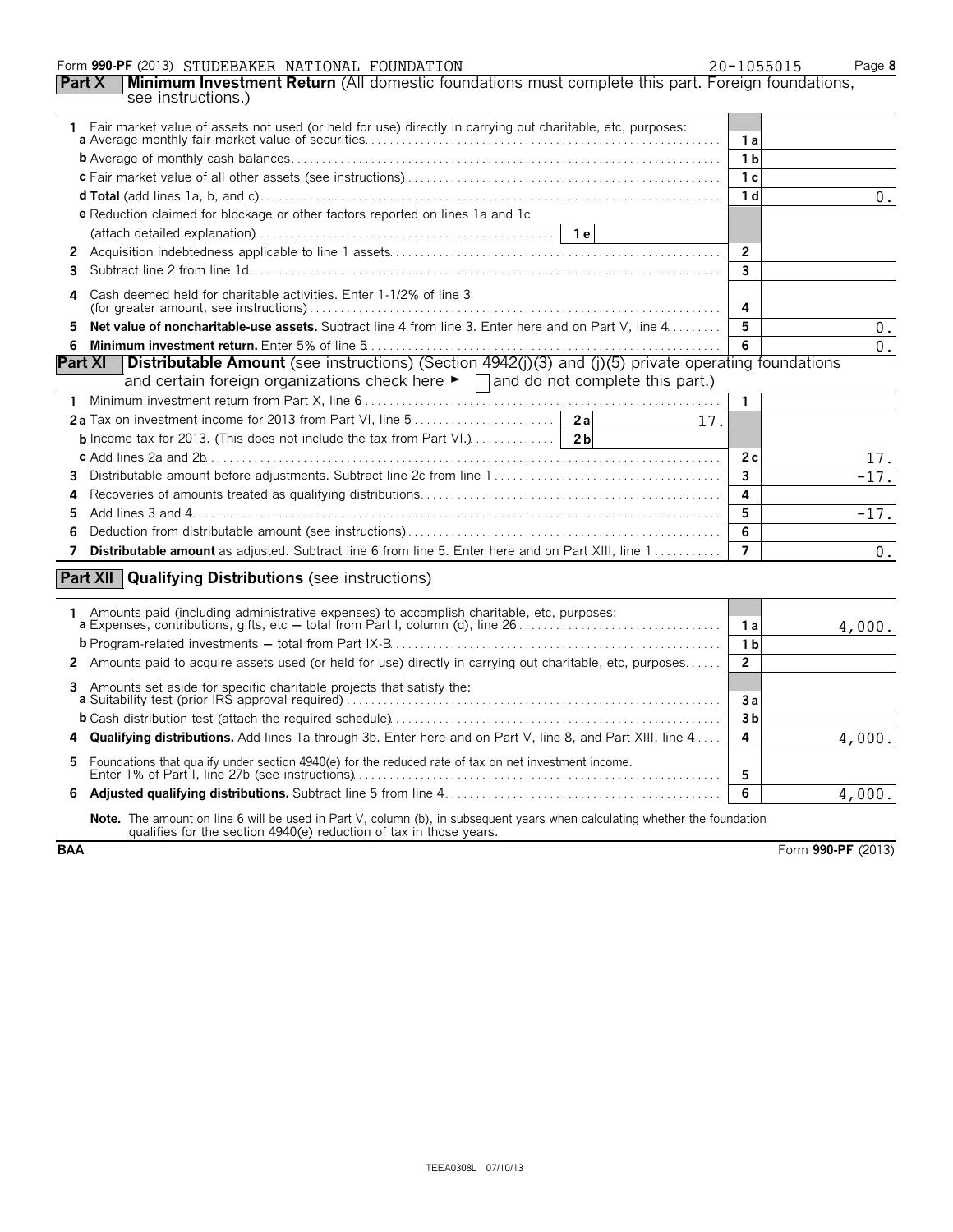### **Part XIII** Undistributed Income (see instructions)

|                                                                                                                                                                               | (a)<br>Corpus | (b)<br>Years prior to 2012 | (c)<br>2012 | $\begin{array}{c} \text{(d)} \\ \text{2013} \end{array}$ |
|-------------------------------------------------------------------------------------------------------------------------------------------------------------------------------|---------------|----------------------------|-------------|----------------------------------------------------------|
| Distributable amount for 2013 from Part XI,<br>1                                                                                                                              |               |                            |             | 0.                                                       |
| 2 Undistributed income, if any, as of the end of 2013:                                                                                                                        |               |                            |             |                                                          |
| <b>a</b> Enter amount for 2012 only                                                                                                                                           |               |                            | 0.          |                                                          |
| <b>b</b> Total for prior years: $20 \underline{\hspace{1cm}} 20 \underline{\hspace{1cm}} 20 \underline{\hspace{1cm}} 20 \underline{\hspace{1cm}} 20 \underline{\hspace{1cm}}$ |               | 0.                         |             |                                                          |
| 3 Excess distributions carryover, if any, to 2013:                                                                                                                            |               |                            |             |                                                          |
| <b>a</b> From 2008 $1,969$ .                                                                                                                                                  |               |                            |             |                                                          |
|                                                                                                                                                                               |               |                            |             |                                                          |
|                                                                                                                                                                               |               |                            |             |                                                          |
| <b>d</b> From 2011. <u>  1, 350.</u>                                                                                                                                          |               |                            |             |                                                          |
| <b>e</b> From 2012 5, 000.                                                                                                                                                    |               |                            |             |                                                          |
| f Total of lines 3a through e                                                                                                                                                 | 11,459.       |                            |             |                                                          |
| 4 Qualifying distributions for 2013 from Part                                                                                                                                 |               |                            |             |                                                          |
| XII, line 4: ► $$$<br><b>a</b> Applied to 2012, but not more than line 2a                                                                                                     |               |                            |             |                                                          |
|                                                                                                                                                                               |               |                            | 0.          |                                                          |
| <b>b</b> Applied to undistributed income of prior years<br>(Election required $-$ see instructions).                                                                          |               | 0.                         |             |                                                          |
| c Treated as distributions out of corpus                                                                                                                                      |               |                            |             |                                                          |
| (Election required $-$ see instructions)                                                                                                                                      | 0.            |                            |             |                                                          |
| <b>d</b> Applied to 2013 distributable amount                                                                                                                                 |               |                            |             | $0$ .                                                    |
| e Remaining amount distributed out of corpus.                                                                                                                                 | 4,000.        |                            |             |                                                          |
| <b>5</b> Excess distributions carryover applied to 2013.<br>(If an amount appears in column (d), the                                                                          | $0$ .         |                            |             | $0$ .                                                    |
| same amount must be shown in column (a).)                                                                                                                                     |               |                            |             |                                                          |
|                                                                                                                                                                               |               |                            |             |                                                          |
| 6<br>Enter the net total of each column as                                                                                                                                    |               |                            |             |                                                          |
| indicated below:                                                                                                                                                              |               |                            |             |                                                          |
| <b>a</b> Corpus. Add lines 3f, 4c, and 4e. Subtract line $5 \ldots \ldots$                                                                                                    | 15,459.       |                            |             |                                                          |
|                                                                                                                                                                               |               | 0.                         |             |                                                          |
|                                                                                                                                                                               |               |                            |             |                                                          |
| c Enter the amount of prior years' undistributed income for which a notice of deficiency                                                                                      |               |                            |             |                                                          |
| has been issued, or on which the section<br>4942(a) tax has been previously assessed                                                                                          |               | 0.                         |             |                                                          |
|                                                                                                                                                                               |               |                            |             |                                                          |
| d Subtract line 6c from line 6b. Taxable                                                                                                                                      |               | 0.                         |             |                                                          |
| e Undistributed income for 2012. Subtract line 4a from                                                                                                                        |               |                            |             |                                                          |
| line 2a. Taxable amount $-$ see instructions $\ldots \ldots \ldots$                                                                                                           |               |                            | 0           |                                                          |
| f Undistributed income for 2013. Subtract lines                                                                                                                               |               |                            |             |                                                          |
| 4d and 5 from line 1. This amount must be                                                                                                                                     |               |                            |             |                                                          |
|                                                                                                                                                                               |               |                            |             | 0.                                                       |
| 7 Amounts treated as distributions out of<br>corpus to satisfy requirements imposed                                                                                           |               |                            |             |                                                          |
| by section $170(b)(1)(F)$ or $4942(g)(3)$                                                                                                                                     |               |                            |             |                                                          |
|                                                                                                                                                                               | 0.            |                            |             |                                                          |
| Excess distributions carryover from 2008 not<br>8<br>applied on line 5 or line 7 (see instructions).                                                                          | 1,969.        |                            |             |                                                          |
| <b>Excess distributions carryover to 2014.</b><br>9<br>Subtract lines 7 and 8 from line 6a                                                                                    | 13,490.       |                            |             |                                                          |
| 10 Analysis of line 9:                                                                                                                                                        |               |                            |             |                                                          |
| <b>a</b> Excess from 2009<br>1,140.                                                                                                                                           |               |                            |             |                                                          |
| <b>b</b> Excess from $2010$<br>2,000.                                                                                                                                         |               |                            |             |                                                          |
| $c$ Excess from 2011<br>1,350.                                                                                                                                                |               |                            |             |                                                          |
| <b>d</b> Excess from 2012<br>5,000.<br>$\mathbf{1}$                                                                                                                           |               |                            |             |                                                          |
| <b>e</b> Excess from $2013$<br>4,000.                                                                                                                                         |               |                            |             |                                                          |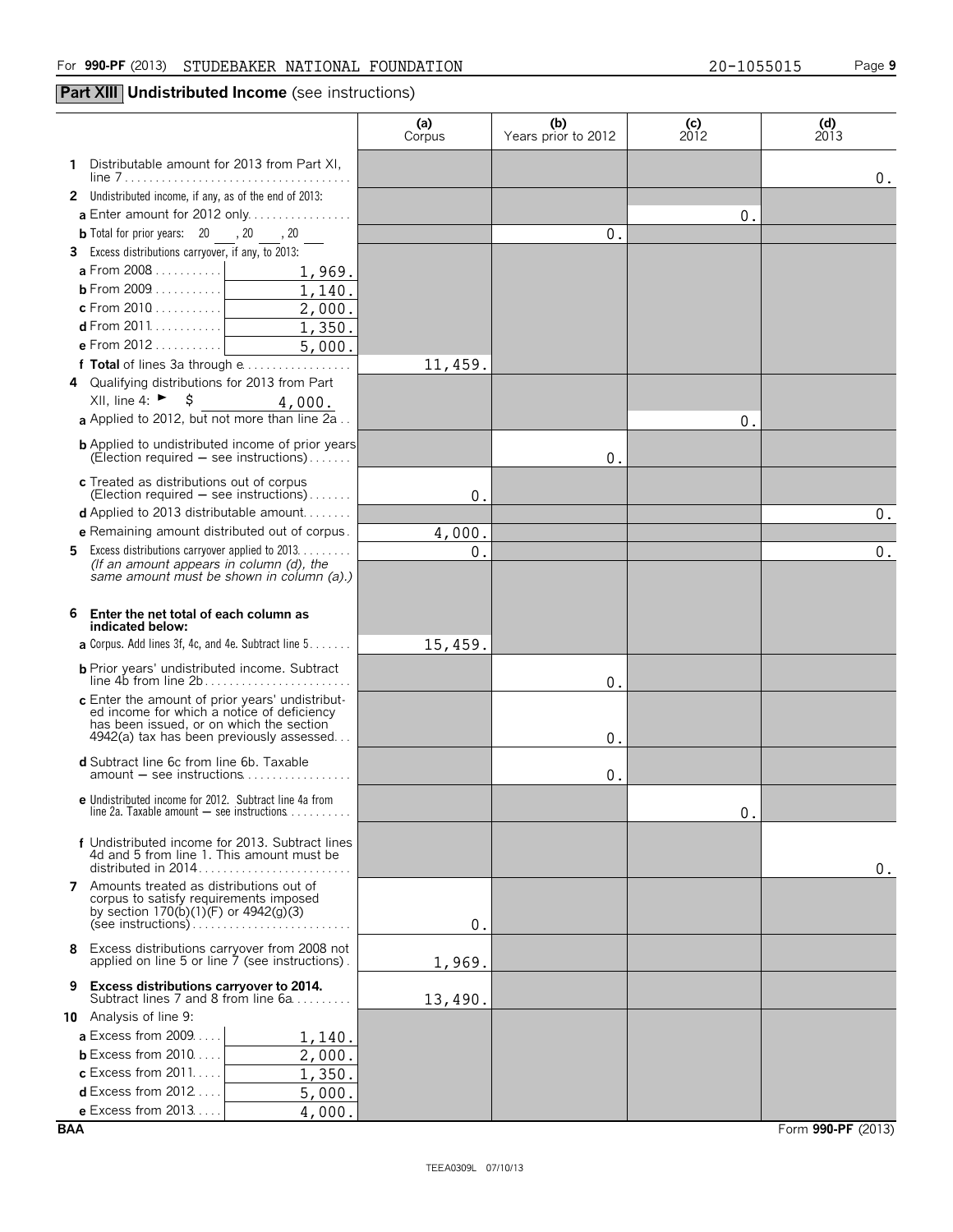| Form 990-PF (2013) STUDEBAKER NATIONAL FOUNDATION                                                                                |          |            |            | 20-1055015    | Page 10    |
|----------------------------------------------------------------------------------------------------------------------------------|----------|------------|------------|---------------|------------|
| <b>Part XIV</b> Private Operating Foundations (see instructions and Part VII-A, question 9)                                      |          |            |            |               | N/A        |
| 1 a If the foundation has received a ruling or determination letter that it is a private operating foundation, and the ruling    |          |            |            |               |            |
| <b>b</b> Check box to indicate whether the foundation is a private operating foundation described in section                     |          |            |            | 4942(j)(3) or | 4942(j)(5) |
| 2a Enter the lesser of the adjusted net                                                                                          | Tax year |            |            |               |            |
| income from Part I or the minimum<br>investment return from Part X for<br>each year listed                                       | (a) 2013 | (b) $2012$ | $(c)$ 2011 | $(d)$ 2010    | (e) Total  |
|                                                                                                                                  |          |            |            |               |            |
| c Qualifying distributions from Part XII,<br>line 4 for each year listed                                                         |          |            |            |               |            |
| <b>d</b> Amounts included in line 2c not used directly<br>for active conduct of exempt activities $\dots$ ,                      |          |            |            |               |            |
| <b>e</b> Qualifying distributions made directly<br>for active conduct of exempt activities.<br>Subtract line 2d from line 2c.    |          |            |            |               |            |
| 3 Complete 3a, b, or c for the<br>alternative test relied upon:                                                                  |          |            |            |               |            |
| <b>a</b> 'Assets' alternative test $-$ enter:                                                                                    |          |            |            |               |            |
| $(1)$ Value of all assets                                                                                                        |          |            |            |               |            |
| (2) Value of assets qualifying under<br>section $4942(j)(3)(B)(i)$                                                               |          |            |            |               |            |
| <b>b</b> 'Endowment' alternative test $-$ enter 2/3 of<br>minimum investment return shown in Part X,                             |          |            |            |               |            |
| c 'Support' alternative test $-$ enter:                                                                                          |          |            |            |               |            |
| (1) Total support other than gross<br>investment income (interest,<br>dividends, rents, payments<br>on securities loans (section |          |            |            |               |            |
| (2) Support from general public and 5 or<br>more exempt organizations as provided<br>in section $\frac{4942(i)}{3}$ (B)(iii)     |          |            |            |               |            |
| (3) Largest amount of support from<br>an exempt organization                                                                     |          |            |            |               |            |
| (4) Gross investment income                                                                                                      |          |            |            |               |            |
| Part XV<br>Supplementary Information (Complete this part only if the foundation had \$5,000 or more in                           |          |            |            |               |            |

**assets at any time during the year** ' **see instructions.)**

### **1 Information Regarding Foundation Managers:**

**a** List any managers of the foundation who have contributed more than 2% of the total contributions received by the foundation before the close of any tax year (but only if they have contributed more than \$5,000). (See section 507(d)(2).) NONE

**b** List any managers of the foundation who own 10% or more of the stock of a corporation (or an equally large portion of the ownership of a partnership or other entity) of which the foundation has a 10% or greater interest. NONE

### **2 Information Regarding Contribution, Grant, Gift, Loan, Scholarship, etc, Programs:**

Check here  $\blacktriangleright$  if the foundation only makes contributions to preselected charitable organizations and does not accept unsolicited requests for funds. If the foundation makes gifts, grants, etc (see instructions) to individuals or organizations under other conditions, complete items 2a, b, c, and d.

**a** The name, address, and telephone number or e-mail of the person to whom applications should be addressed:

### SEE STATEMENT 7

**b** The form in which applications should be submitted and information and materials they should include:

### SEE STATEMENT FOR LINE 2A

**c** Any submission deadlines:

### SEE STATEMENT FOR LINE 2A

**d** Any restrictions or limitations on awards, such as by geographical areas, charitable fields, kinds of institutions, or other factors:

### SEE STATEMENT FOR LINE 2A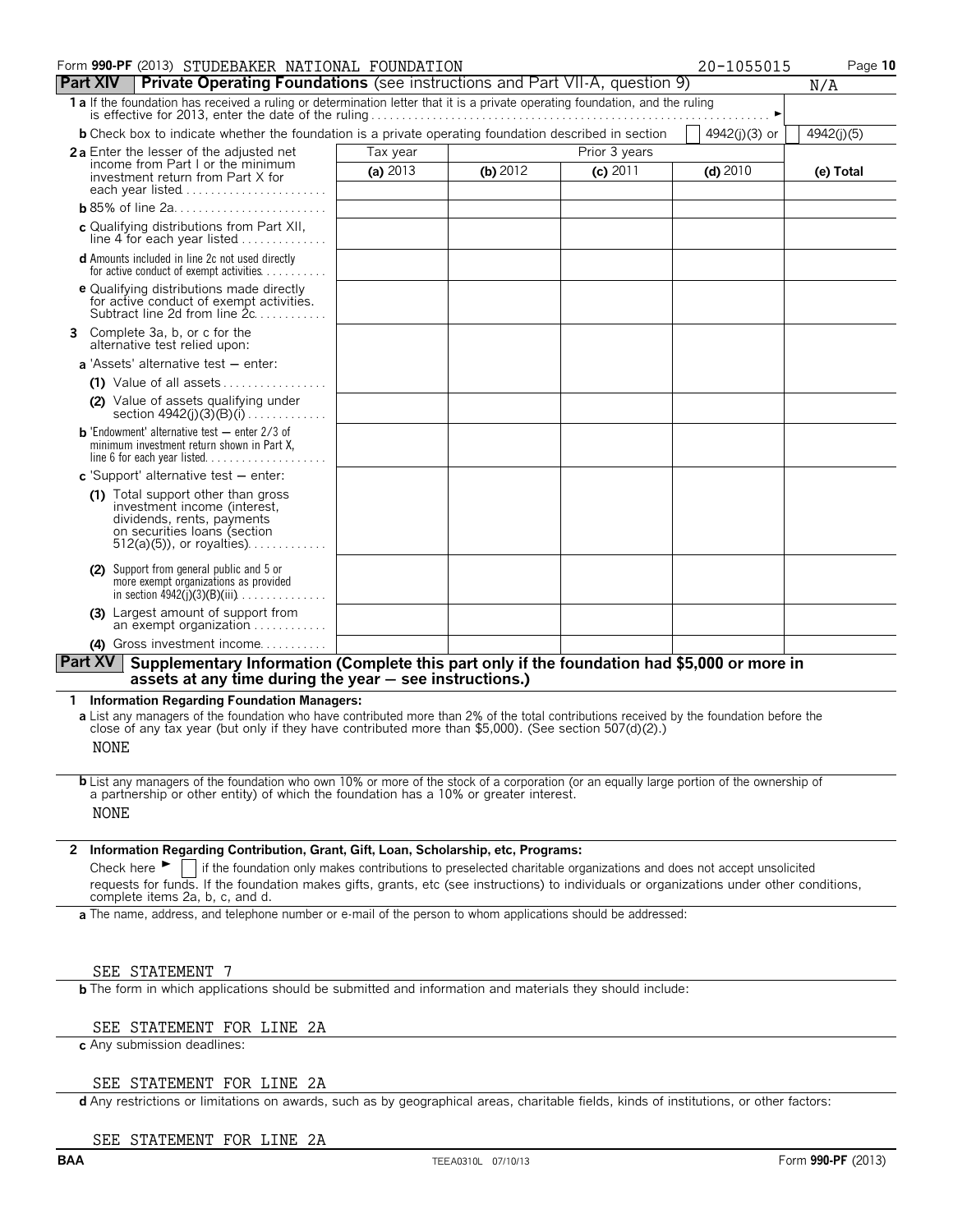### **Part XV Supplementary Information (continued) 3 Grants and Contributions Paid During the Year or Approved for Future Payment**

| o and to and continuations rate barmy the rear of Approved for Fature Payment<br>Recipient | If recipient is an individual,<br>show any relationship to any Foundation<br>foundation manager or<br>substantial contributor<br>recipient |                                     |        |
|--------------------------------------------------------------------------------------------|--------------------------------------------------------------------------------------------------------------------------------------------|-------------------------------------|--------|
| Name and address (home or business)                                                        |                                                                                                                                            | Purpose of grant or<br>contribution | Amount |
| a Paid during the year                                                                     |                                                                                                                                            |                                     |        |
|                                                                                            |                                                                                                                                            |                                     |        |
|                                                                                            |                                                                                                                                            |                                     |        |
|                                                                                            |                                                                                                                                            |                                     |        |
|                                                                                            |                                                                                                                                            |                                     |        |
|                                                                                            |                                                                                                                                            |                                     |        |
|                                                                                            |                                                                                                                                            |                                     |        |
|                                                                                            |                                                                                                                                            |                                     |        |
|                                                                                            |                                                                                                                                            |                                     |        |
|                                                                                            |                                                                                                                                            |                                     |        |
|                                                                                            |                                                                                                                                            |                                     |        |
|                                                                                            |                                                                                                                                            |                                     |        |
|                                                                                            |                                                                                                                                            |                                     |        |
|                                                                                            |                                                                                                                                            |                                     |        |
|                                                                                            |                                                                                                                                            |                                     |        |
|                                                                                            |                                                                                                                                            |                                     |        |
|                                                                                            |                                                                                                                                            |                                     |        |
|                                                                                            |                                                                                                                                            |                                     |        |
|                                                                                            |                                                                                                                                            |                                     |        |
|                                                                                            |                                                                                                                                            |                                     |        |
|                                                                                            |                                                                                                                                            |                                     |        |
|                                                                                            |                                                                                                                                            |                                     |        |
|                                                                                            |                                                                                                                                            |                                     |        |
|                                                                                            |                                                                                                                                            |                                     |        |
|                                                                                            |                                                                                                                                            |                                     |        |
|                                                                                            |                                                                                                                                            |                                     |        |
|                                                                                            |                                                                                                                                            |                                     |        |
|                                                                                            |                                                                                                                                            |                                     |        |
|                                                                                            |                                                                                                                                            | $\blacktriangleright$ 3a            |        |
| <b>b</b> Approved for future payment                                                       |                                                                                                                                            |                                     |        |
|                                                                                            |                                                                                                                                            |                                     |        |
|                                                                                            |                                                                                                                                            |                                     |        |
|                                                                                            |                                                                                                                                            |                                     |        |
|                                                                                            |                                                                                                                                            |                                     |        |
|                                                                                            |                                                                                                                                            |                                     |        |
|                                                                                            |                                                                                                                                            |                                     |        |
|                                                                                            |                                                                                                                                            |                                     |        |
|                                                                                            |                                                                                                                                            |                                     |        |
|                                                                                            |                                                                                                                                            |                                     |        |
|                                                                                            |                                                                                                                                            |                                     |        |
|                                                                                            |                                                                                                                                            |                                     |        |
|                                                                                            |                                                                                                                                            |                                     |        |
|                                                                                            |                                                                                                                                            |                                     |        |
|                                                                                            |                                                                                                                                            |                                     |        |
|                                                                                            |                                                                                                                                            | $\rightarrow$ 3b                    |        |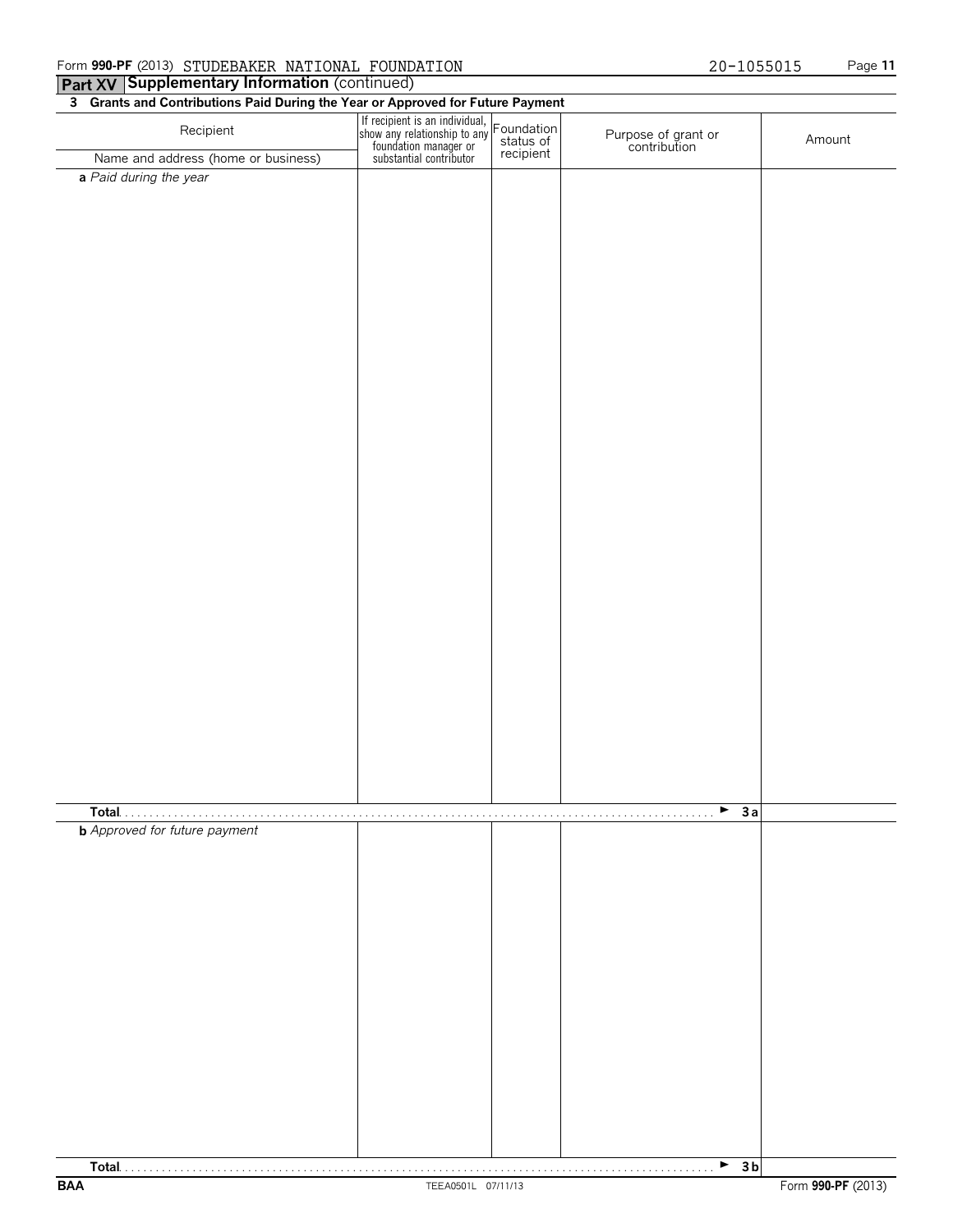### **Part XVI-A Analysis of Income-Producing Activities**

|               | Enter gross amounts unless otherwise indicated.                                                                                                                                                                                      | Unrelated business income      |                             |                               | Excluded by section 512, 513, or 514 |                                                                    |
|---------------|--------------------------------------------------------------------------------------------------------------------------------------------------------------------------------------------------------------------------------------|--------------------------------|-----------------------------|-------------------------------|--------------------------------------|--------------------------------------------------------------------|
|               | 1 Program service revenue:                                                                                                                                                                                                           | (a)<br><b>Business</b><br>code | (b)<br>Amount               | (c)<br>Exclu-<br>sion<br>code | (d)<br>Amount                        | (e)<br>Related or exempt<br>function income<br>(See instructions.) |
| а             |                                                                                                                                                                                                                                      |                                |                             |                               |                                      |                                                                    |
| b             |                                                                                                                                                                                                                                      |                                |                             |                               |                                      |                                                                    |
| C             | <u> 1989 - Jan Stern Stern Stern Stern Stern Stern Stern Stern Stern Stern Stern Stern Stern Stern Stern Stern Stern Stern Stern Stern Stern Stern Stern Stern Stern Stern Stern Stern Stern Stern Stern Stern Stern Stern Stern</u> |                                |                             |                               |                                      |                                                                    |
| d             |                                                                                                                                                                                                                                      |                                |                             |                               |                                      |                                                                    |
| е             |                                                                                                                                                                                                                                      |                                |                             |                               |                                      |                                                                    |
|               |                                                                                                                                                                                                                                      |                                |                             |                               |                                      |                                                                    |
|               | g Fees and contracts from government agencies                                                                                                                                                                                        |                                |                             |                               |                                      |                                                                    |
|               | 2 Membership dues and assessments                                                                                                                                                                                                    |                                |                             |                               |                                      |                                                                    |
| 3             | Interest on savings and temporary cash investments                                                                                                                                                                                   |                                |                             | 14                            | 866.                                 |                                                                    |
| 4             | Dividends and interest from securities                                                                                                                                                                                               |                                |                             |                               |                                      |                                                                    |
| 5.            | Net rental income or (loss) from real estate:                                                                                                                                                                                        |                                |                             |                               |                                      |                                                                    |
|               | a Debt-financed property                                                                                                                                                                                                             |                                |                             |                               |                                      |                                                                    |
|               | <b>b</b> Not debt-financed property                                                                                                                                                                                                  |                                |                             |                               |                                      |                                                                    |
| 6             | Net rental income or (loss) from personal property                                                                                                                                                                                   |                                |                             |                               |                                      |                                                                    |
| 7             | Other investment income                                                                                                                                                                                                              |                                |                             |                               |                                      |                                                                    |
| 8             | Gain or (loss) from sales of assets other than inventory                                                                                                                                                                             |                                |                             |                               |                                      |                                                                    |
| 9             | Net income or (loss) from special events                                                                                                                                                                                             |                                |                             |                               |                                      |                                                                    |
| 10            | Gross profit or (loss) from sales of inventory                                                                                                                                                                                       |                                |                             |                               |                                      |                                                                    |
| 11            | Other revenue:                                                                                                                                                                                                                       |                                |                             |                               |                                      |                                                                    |
| а             |                                                                                                                                                                                                                                      |                                |                             |                               |                                      |                                                                    |
| b             |                                                                                                                                                                                                                                      |                                |                             |                               |                                      |                                                                    |
|               |                                                                                                                                                                                                                                      |                                |                             |                               |                                      |                                                                    |
| с             |                                                                                                                                                                                                                                      |                                |                             |                               |                                      |                                                                    |
| d             |                                                                                                                                                                                                                                      |                                |                             |                               |                                      |                                                                    |
| е             |                                                                                                                                                                                                                                      |                                |                             |                               |                                      |                                                                    |
|               | 12 Subtotal. Add columns (b), (d), and (e)                                                                                                                                                                                           |                                |                             |                               | 866.                                 |                                                                    |
|               |                                                                                                                                                                                                                                      |                                | <u> Tanzania (h. 1878).</u> |                               |                                      | 866.                                                               |
|               | (See worksheet in line 13 instructions to verify calculations.)                                                                                                                                                                      |                                |                             |                               |                                      |                                                                    |
|               | Part XVI-B Relationship of Activities to the Accomplishment of Exempt Purposes                                                                                                                                                       |                                |                             |                               |                                      |                                                                    |
|               |                                                                                                                                                                                                                                      |                                |                             |                               |                                      |                                                                    |
| Line No.<br>▼ |                                                                                                                                                                                                                                      |                                |                             |                               |                                      |                                                                    |
|               | Explain below how each activity for which income is reported in column (e) of Part XVI-A contributed importantly to the accomplishment of the foundation's exempt purposes (other than by providing funds for such purposes).        |                                |                             |                               |                                      |                                                                    |
| N/A           |                                                                                                                                                                                                                                      |                                |                             |                               |                                      |                                                                    |
|               |                                                                                                                                                                                                                                      |                                |                             |                               |                                      |                                                                    |
|               |                                                                                                                                                                                                                                      |                                |                             |                               |                                      |                                                                    |
|               |                                                                                                                                                                                                                                      |                                |                             |                               |                                      |                                                                    |
|               |                                                                                                                                                                                                                                      |                                |                             |                               |                                      |                                                                    |
|               |                                                                                                                                                                                                                                      |                                |                             |                               |                                      |                                                                    |
|               |                                                                                                                                                                                                                                      |                                |                             |                               |                                      |                                                                    |
|               |                                                                                                                                                                                                                                      |                                |                             |                               |                                      |                                                                    |
|               |                                                                                                                                                                                                                                      |                                |                             |                               |                                      |                                                                    |
|               |                                                                                                                                                                                                                                      |                                |                             |                               |                                      |                                                                    |
|               |                                                                                                                                                                                                                                      |                                |                             |                               |                                      |                                                                    |
|               |                                                                                                                                                                                                                                      |                                |                             |                               |                                      |                                                                    |
|               |                                                                                                                                                                                                                                      |                                |                             |                               |                                      |                                                                    |
|               |                                                                                                                                                                                                                                      |                                |                             |                               |                                      |                                                                    |
|               |                                                                                                                                                                                                                                      |                                |                             |                               |                                      |                                                                    |
|               |                                                                                                                                                                                                                                      |                                |                             |                               |                                      |                                                                    |
|               |                                                                                                                                                                                                                                      |                                |                             |                               |                                      |                                                                    |
|               |                                                                                                                                                                                                                                      |                                |                             |                               |                                      |                                                                    |
|               |                                                                                                                                                                                                                                      |                                |                             |                               |                                      |                                                                    |
|               |                                                                                                                                                                                                                                      |                                |                             |                               |                                      |                                                                    |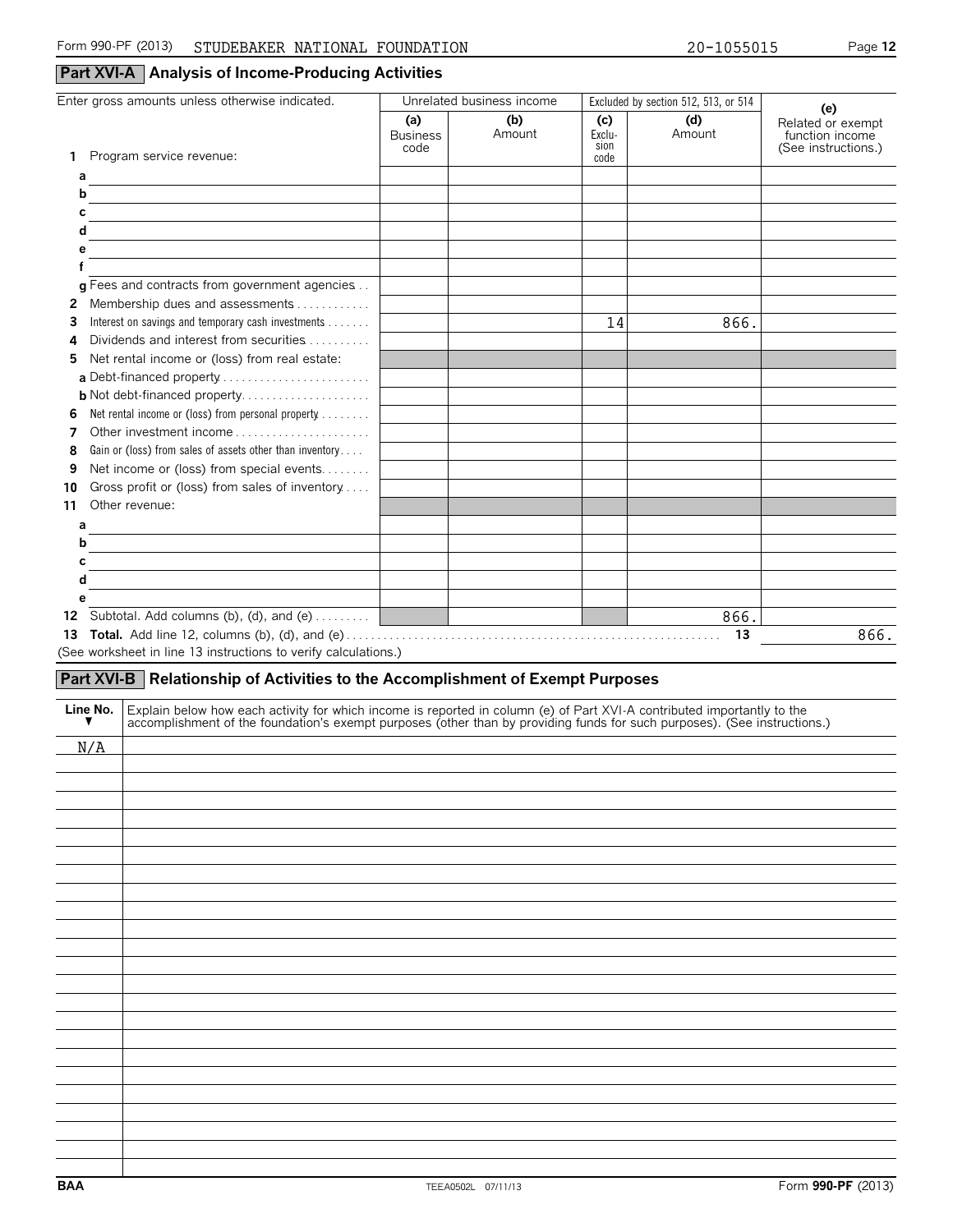### Form **990-PF** (2013) STUDEBAKER NATIONAL FOUNDATION 20-1055015 Page 13

### **Part XVII Information Regarding Transfers To and Transactions and Relationships With Noncharitable Exempt Organizations**

|                                                                                                                                                                                                                                                        |                    | Yes l | No. |
|--------------------------------------------------------------------------------------------------------------------------------------------------------------------------------------------------------------------------------------------------------|--------------------|-------|-----|
| Did the organization directly or indirectly engage in any of the following with any other organization described in section 501(c) of the Code (other than section 501(c)(3) organizations) or in section 527,<br>relating to political organizations? |                    |       |     |
| <b>a</b> Transfers from the reporting foundation to a noncharitable exempt organization of:                                                                                                                                                            |                    |       |     |
|                                                                                                                                                                                                                                                        | 1 a (1)            |       | ⋏   |
|                                                                                                                                                                                                                                                        | 1a(2)              |       | X   |
| <b>b</b> Other transactions:                                                                                                                                                                                                                           |                    |       |     |
|                                                                                                                                                                                                                                                        | 1 b(1)             |       | A   |
| (2)                                                                                                                                                                                                                                                    | 1 b(2)             |       | X   |
|                                                                                                                                                                                                                                                        | 1 b(3)             |       | X   |
|                                                                                                                                                                                                                                                        | 1 b(4)             |       | A   |
|                                                                                                                                                                                                                                                        | 1 <sub>b</sub> (5) |       | X   |
|                                                                                                                                                                                                                                                        | 1 b(6)             |       | A   |
| c Sharing of facilities, equipment, mailing lists, other assets, or paid employees                                                                                                                                                                     | 1 c                |       |     |

d If the answer to any of the above is 'Yes,' complete the following schedule. Column (b) should always show the fair market value of<br>the goods, other assets, or services given by the reporting foundation. If the foundatio

| (a) Line no.    | (b) Amount involved             |                                                                                                                                                                                                               | (c) Name of noncharitable exempt organization |                          |           |                                 |    | (d) Description of transfers, transactions, and sharing arrangements |
|-----------------|---------------------------------|---------------------------------------------------------------------------------------------------------------------------------------------------------------------------------------------------------------|-----------------------------------------------|--------------------------|-----------|---------------------------------|----|----------------------------------------------------------------------|
| N/A             |                                 |                                                                                                                                                                                                               |                                               |                          |           |                                 |    |                                                                      |
|                 |                                 |                                                                                                                                                                                                               |                                               |                          |           |                                 |    |                                                                      |
|                 |                                 |                                                                                                                                                                                                               |                                               |                          |           |                                 |    |                                                                      |
|                 |                                 |                                                                                                                                                                                                               |                                               |                          |           |                                 |    |                                                                      |
|                 |                                 |                                                                                                                                                                                                               |                                               |                          |           |                                 |    |                                                                      |
|                 |                                 |                                                                                                                                                                                                               |                                               |                          |           |                                 |    |                                                                      |
|                 |                                 |                                                                                                                                                                                                               |                                               |                          |           |                                 |    |                                                                      |
|                 |                                 |                                                                                                                                                                                                               |                                               |                          |           |                                 |    |                                                                      |
|                 |                                 |                                                                                                                                                                                                               |                                               |                          |           |                                 |    |                                                                      |
|                 |                                 |                                                                                                                                                                                                               |                                               |                          |           |                                 |    |                                                                      |
|                 |                                 |                                                                                                                                                                                                               |                                               |                          |           |                                 |    |                                                                      |
|                 |                                 |                                                                                                                                                                                                               |                                               |                          |           |                                 |    |                                                                      |
|                 |                                 |                                                                                                                                                                                                               |                                               |                          |           |                                 |    |                                                                      |
|                 |                                 |                                                                                                                                                                                                               |                                               |                          |           |                                 |    |                                                                      |
|                 |                                 |                                                                                                                                                                                                               |                                               |                          |           |                                 |    |                                                                      |
|                 |                                 |                                                                                                                                                                                                               |                                               |                          |           |                                 |    |                                                                      |
|                 |                                 | 2a Is the foundation directly or indirectly affiliated with, or related to, one or more tax-exempt organizations<br>described in section 501(c) of the Code (other than section 501(c)(3)) or in section 527? |                                               |                          |           |                                 |    |                                                                      |
|                 |                                 |                                                                                                                                                                                                               |                                               |                          |           |                                 |    | X No<br><b>Yes</b>                                                   |
|                 | (a) Name of organization        | <b>b</b> If 'Yes,' complete the following schedule.                                                                                                                                                           |                                               | (b) Type of organization |           | (c) Description of relationship |    |                                                                      |
|                 |                                 |                                                                                                                                                                                                               |                                               |                          |           |                                 |    |                                                                      |
| N/A             |                                 |                                                                                                                                                                                                               |                                               |                          |           |                                 |    |                                                                      |
|                 |                                 |                                                                                                                                                                                                               |                                               |                          |           |                                 |    |                                                                      |
|                 |                                 |                                                                                                                                                                                                               |                                               |                          |           |                                 |    |                                                                      |
|                 |                                 |                                                                                                                                                                                                               |                                               |                          |           |                                 |    |                                                                      |
|                 |                                 | Under penalties of perjury, I declare that I have examined this return, including accompanying schedules and statements, and to the best of my knowledge and belief, it is true,                              |                                               |                          |           |                                 |    |                                                                      |
|                 |                                 | correct, and complete. Declaration of preparer (other than taxpayer) is based on all information of which preparer has any knowledge.                                                                         |                                               |                          |           |                                 |    |                                                                      |
| Sign            |                                 |                                                                                                                                                                                                               |                                               |                          |           |                                 |    | May the IRS discuss<br>this return with the                          |
| <b>Here</b>     |                                 |                                                                                                                                                                                                               |                                               |                          | PRESIDENT |                                 |    | preparer shown below<br>(see instructions)?                          |
|                 | Signature of officer or trustee |                                                                                                                                                                                                               | Date                                          |                          | Title     |                                 |    | X Yes<br>No                                                          |
|                 | Print/Type preparer's name      |                                                                                                                                                                                                               | Preparer's signature                          |                          | Date      | Check                           | if | PTIN                                                                 |
| Paid            | KIRK B.                         | KNOTT,<br>CPA                                                                                                                                                                                                 | KIRK B. KNOTT, CPA                            |                          | 7/30/14   | self-employed                   |    | P00548117                                                            |
| Preparer        | Firm's name                     | ADVANTAGE ACCOUNTING & TAX SOLUTIONS,                                                                                                                                                                         |                                               |                          | INC.      |                                 |    | Firm's EIN > 26-0004840                                              |
| <b>Use Only</b> | Firm's address                  | 721 NORTH MAIN STREET                                                                                                                                                                                         |                                               |                          |           |                                 |    |                                                                      |
|                 |                                 | HARRISONBURG,                                                                                                                                                                                                 | VA 22802 4622                                 |                          |           | Phone no.                       |    | (540) 434-1706                                                       |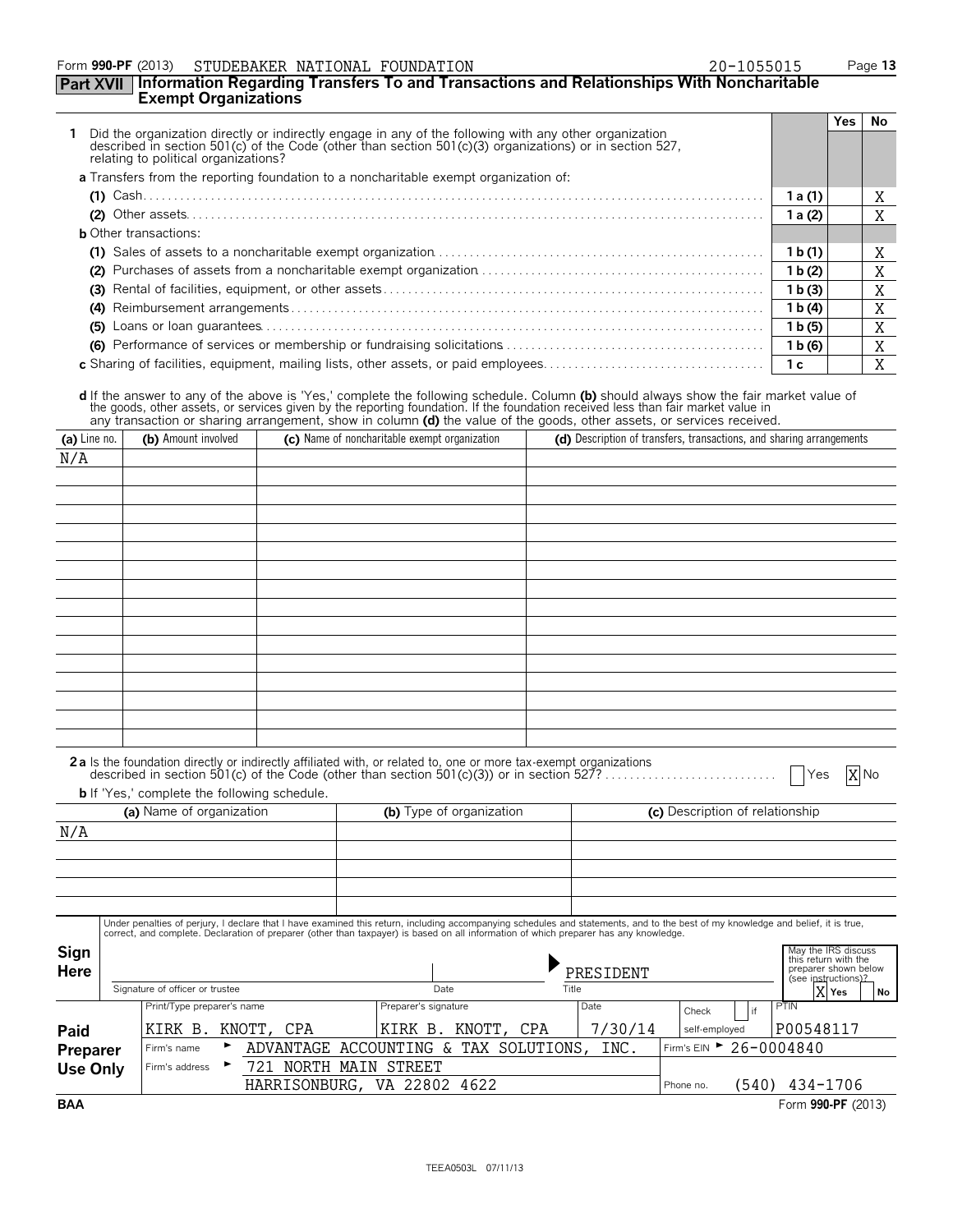### **CLIENT 1000 STUDEBAKER NATIONAL FOUNDATION 20-1055015**

| 7/30/14                                                                                       |                                                                           |                                                            |                                                                | 02:22PM                                                 |
|-----------------------------------------------------------------------------------------------|---------------------------------------------------------------------------|------------------------------------------------------------|----------------------------------------------------------------|---------------------------------------------------------|
| <b>STATEMENT 1</b><br>FORM 990-PF, PART I, LINE 16B<br><b>ACCOUNTING FEES</b>                 |                                                                           |                                                            |                                                                |                                                         |
| ACCOUNTING FEE<br>TOTAL \$                                                                    | (A)<br><b>EXPENSES</b><br>PER BOOKS<br>425.<br>\$<br>2,500.<br>925.       | (B) NET<br>INVESTMENT<br>INCOME<br>$\overline{0}$ .        | (C)<br>ADJUSTED<br>NET INCOME<br>\$                            | (D)<br>CHARITABLE<br>PURPOSES<br>0.                     |
| <b>STATEMENT 2</b><br>FORM 990-PF, PART I, LINE 18<br><b>TAXES</b>                            |                                                                           |                                                            |                                                                |                                                         |
| CALIFORNIA CORPORATE COMPLIANCE & OTHER<br>TOTAL                                              | (A)<br><b>EXPENSES</b><br>PER BOOKS<br>$\frac{33}{33}$ .<br>\$<br>Ś       | (B) NET<br>INVESTMENT<br><b>INCOME</b><br>$\overline{0}$ . | (C)<br>ADJUSTED<br>NET INCOME<br>Ś                             | (D)<br>CHARITABLE<br>PURPOSES<br>0.                     |
| <b>STATEMENT 3</b><br>FORM 990-PF, PART I, LINE 23<br><b>OTHER EXPENSES</b>                   |                                                                           |                                                            |                                                                |                                                         |
| BANK CHARGES<br>INSURANCE.<br>TOTAL \$                                                        | (A)<br><b>EXPENSES</b><br>PER BOOKS<br>90.<br>375.<br>233.<br>698.<br>\$  | (B) NET<br>INVESTMENT<br>INCOME<br>$0^-$                   | (C)<br><b>ADJUSTED</b><br>NET INCOME<br>\$<br>$\overline{0}$ . | (D)<br>CHARITABLE<br>PURPOSES<br>\$<br>$\overline{0}$ . |
| <b>STATEMENT 4</b><br>FORM 990-PF, PART I, LINE 25<br><b>CONTRIBUTIONS, GIFTS, AND GRANTS</b> |                                                                           |                                                            |                                                                |                                                         |
| CASH GRANTS AND ALLOCATIONS<br>CLASS OF ACTIVITY:<br>DONEE'S NAME:<br>DONEE'S ADDRESS:        | 1700 CHAPEL DRIVE<br>VALPARAISO, IN 46383                                 |                                                            | VALPARAISO UNIVERSITY FBO AARON HAMMER                         |                                                         |
| RELATIONSHIP OF DONEE:<br>ORGANIZATIONAL STATUS OF DONEE:<br>AMOUNT GIVEN:                    | 501 $(C)$ (3)                                                             |                                                            | \$                                                             | 1,000.                                                  |
| CLASS OF ACTIVITY:<br>DONEE'S NAME:<br>DONEE'S ADDRESS:<br>RELATIONSHIP OF DONEE:             | FORNEY MUSEUM OF TRANSPORTATION<br>4303 BRIGHTON BLVD<br>DENVER, CO 80216 |                                                            |                                                                |                                                         |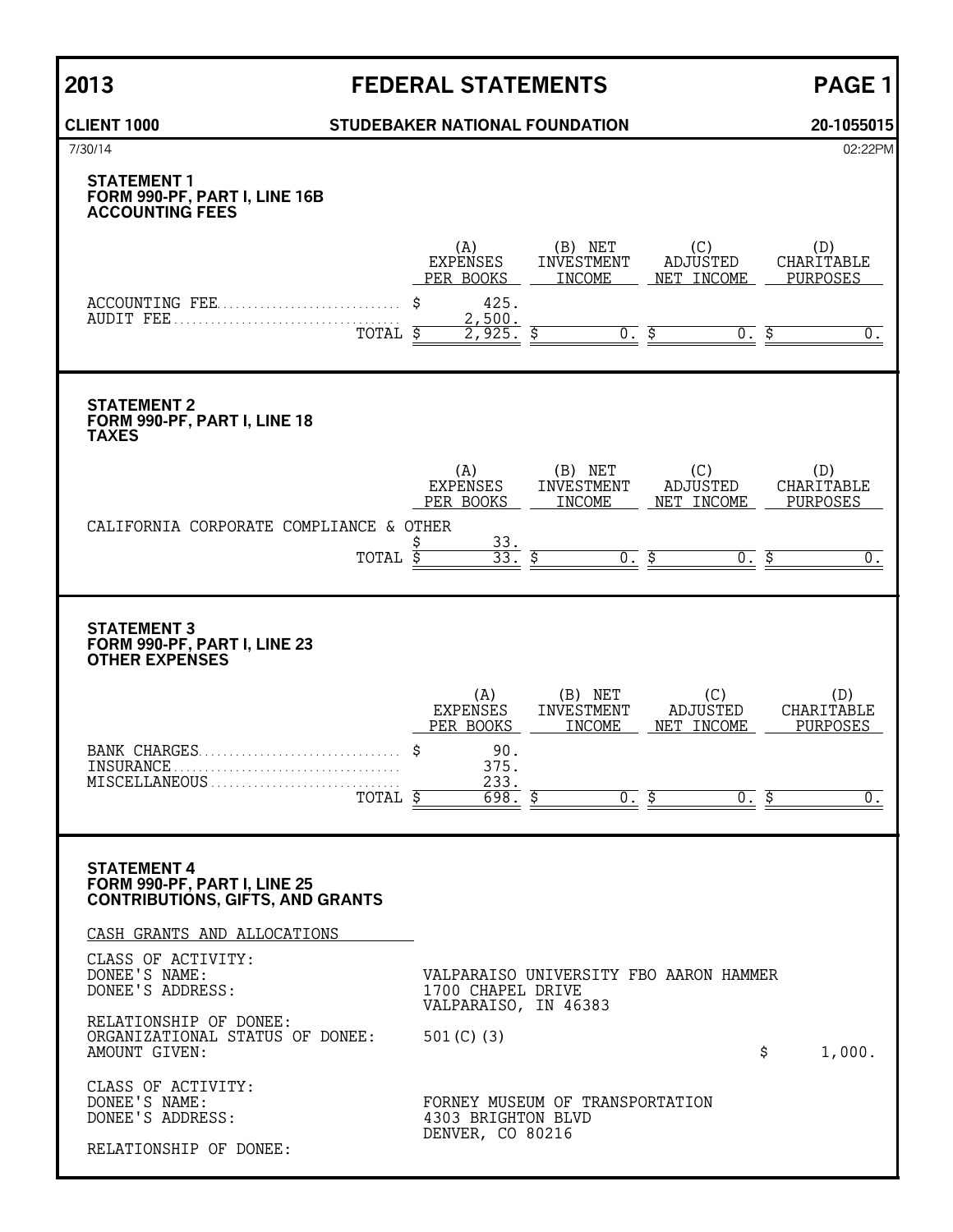| STUDEBAKER NATIONAL FOUNDATION                                                             | 20-1055015                                                                                                                                                                                                                                                             |
|--------------------------------------------------------------------------------------------|------------------------------------------------------------------------------------------------------------------------------------------------------------------------------------------------------------------------------------------------------------------------|
|                                                                                            | 02:22PM                                                                                                                                                                                                                                                                |
|                                                                                            |                                                                                                                                                                                                                                                                        |
| 501 $(C)$ (3)<br>\$                                                                        | 1,000.                                                                                                                                                                                                                                                                 |
| MIT FBO SETH STUDEBAKER<br>77 MASSACHUSETTS AVE<br>CAMBRIDGE, MA 02139                     |                                                                                                                                                                                                                                                                        |
| 501 $(C)$ $(3)$                                                                            | 1,000.                                                                                                                                                                                                                                                                 |
| CARSON HIGH SCHOOL<br>22328 S MAIN ST<br>CARSON, CA 90745                                  |                                                                                                                                                                                                                                                                        |
| 501 $(C)$ (3)                                                                              | 1,000.                                                                                                                                                                                                                                                                 |
| TOTAL \$                                                                                   | 4,000.                                                                                                                                                                                                                                                                 |
|                                                                                            |                                                                                                                                                                                                                                                                        |
| <b>BOOK VALUE</b>                                                                          | <b>FAIR MARKET</b><br>VALUE                                                                                                                                                                                                                                            |
| $77,500.$ \$<br>\$<br>77,500.<br>\$<br>TOTAL                                               | 77,500.<br>77,500.                                                                                                                                                                                                                                                     |
|                                                                                            |                                                                                                                                                                                                                                                                        |
| <b>AVERAGE HOURS</b><br>BUTION TO<br>COMPEN-<br>PER WEEK DEVOTED<br>$EBP_{\&}DC$<br>SATION | EXPENSE<br>ACCOUNT/<br><b>OTHER</b>                                                                                                                                                                                                                                    |
| <b>DIRECTOR</b><br>\$<br>$0.$ \$<br>1.00                                                   | $0.$ \$<br>$0$ .                                                                                                                                                                                                                                                       |
| <b>DIRECTOR</b><br>$0$ .<br>1.00                                                           | $0$ .<br>$0$ .                                                                                                                                                                                                                                                         |
| <b>DIRECTOR</b><br>$0$ .<br>1.00                                                           | $0$ .<br>0.                                                                                                                                                                                                                                                            |
| FORM 990-PF, PART II, LINE 15                                                              | <b>CONTRIBUTIONS, GIFTS, AND GRANTS</b><br>ORGANIZATIONAL STATUS OF DONEE:<br>ORGANIZATIONAL STATUS OF DONEE:<br>ORGANIZATIONAL STATUS OF DONEE:<br>FORM 990-PF, PART VIII, LINE 1<br>LIST OF OFFICERS, DIRECTORS, TRUSTEES, AND KEY EMPLOYEES<br>TITLE AND<br>CONTRI- |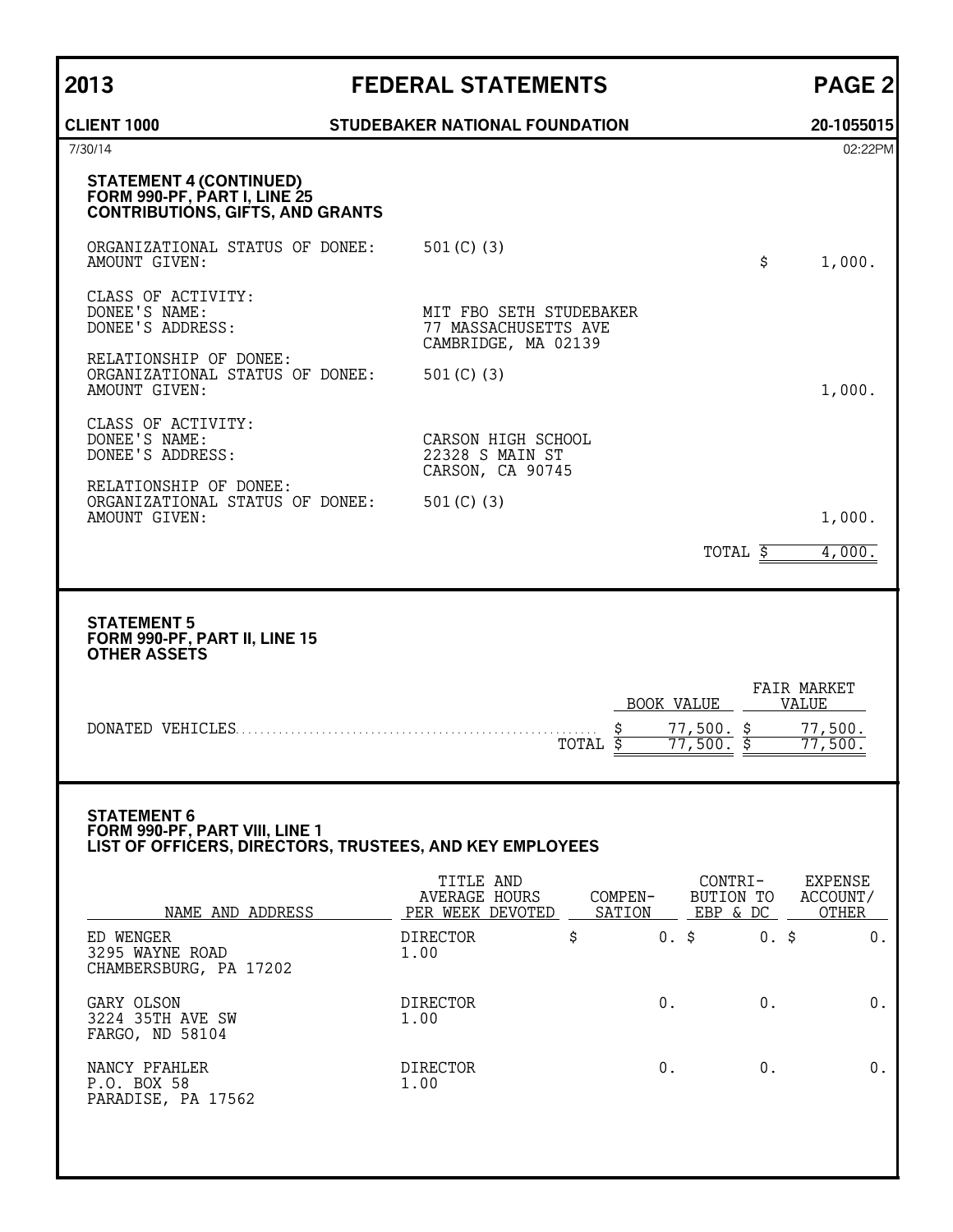### **CLIENT 1000 STUDEBAKER NATIONAL FOUNDATION 20-1055015**

7/30/14 02:22PM

### **STATEMENT 6 (CONTINUED) FORM 990-PF, PART VIII, LINE 1 LIST OF OFFICERS, DIRECTORS, TRUSTEES, AND KEY EMPLOYEES**

| NAME AND ADDRESS                                                  | TITLE AND<br>AVERAGE HOURS<br>PER WEEK DEVOTED SATION | COMPEN-       | EBP & DC | CONTRI- EXPENSE<br>BUTION TO ACCOUNT/<br>OTHER |
|-------------------------------------------------------------------|-------------------------------------------------------|---------------|----------|------------------------------------------------|
| BRIAN MILLETTE<br>1925 W MEDINAH CT.<br>ANTHEM, AZ 85086          | TREASURER<br>1.00                                     | \$<br>$0.$ \$ | $0.$ \$  | 0.                                             |
| CHRIS COLLINS<br>2410 W FREEWAY LN<br>PHOENIX, AZ 85021           | VICE PRESIDENT<br>1.00                                | 0.            | 0.       | 0.                                             |
| NELSON BOVE<br>4560 WALTON CREEK RD<br>CINCINNATI, OH 45243       | <b>DIRECTOR</b><br>1.00                               | 0.            | 0.       | 0.                                             |
| CHESTER BRADFIELD<br>9219 CENTERVILLE RD<br>BRIDGEWATER, VA 22812 | PRESIDENT<br>1.00                                     | 0.            | $0$ .    | $0$ .                                          |
| RICHARD DORMOIS<br>P.O. BOX 30103<br>MESA, AZ 85275               | <b>SECRETARY</b><br>1.00                              | 0.            | $0$ .    | 0.                                             |
| COLIN FORT<br>P.O. BOX 231550<br>ENCINITAS, CA 92023              | <b>DIRECTOR</b><br>1.00                               | 0.            | $0$ .    | 0.                                             |
| DENNY LOCKMON<br>9417 W CEDAR HILL CIRCLE S<br>SUN CITY, AZ 85351 | <b>DIRECTOR</b><br>1.00                               | 0.            | $0$ .    | 0.                                             |
| SID ROSEN<br>2233 N ALVARADO RD<br>PHOENIX, AZ 85004              | <b>DIRECTOR</b><br>1.00                               | 0.            | $0$ .    | 0.                                             |
|                                                                   | TOTAL \$                                              | <u>0. \$</u>  | $0.$ \$  | $\overline{0}$ .                               |

### **STATEMENT 7 FORM 990-PF, PART XV, LINE 2A-D APPLICATION SUBMISSION INFORMATION**

| NAME OF GRANT PROGRAM: |                                                           |
|------------------------|-----------------------------------------------------------|
| NAME:                  | BRIAN MILLETTE                                            |
| CARE OF:               |                                                           |
| STREET ADDRESS:        | 1925 W MEDINAH CT                                         |
| CITY, STATE, ZIP CODE: | ANTHEM, AZ 85086                                          |
| TELEPHONE:             | 602-300-5313                                              |
| E-MAIL ADDRESS:        |                                                           |
| FORM AND CONTENT:      | APPLICATIONS SHOULD BE IN WRITING AND EXPAIN IN THE       |
|                        | STUDENT'S OWN WORDS HOW THEY WILL USE THE SCHOLARSHIP AND |
|                        | WHY THEY SHOULD BE THE RECIPIENT. A LETTER OF             |
|                        | RECOMMENDATION MUST BE SUBMITTED WITH THE APPLICATION.    |
| SUBMISSION DEADLINES:  | BY MAY 1                                                  |